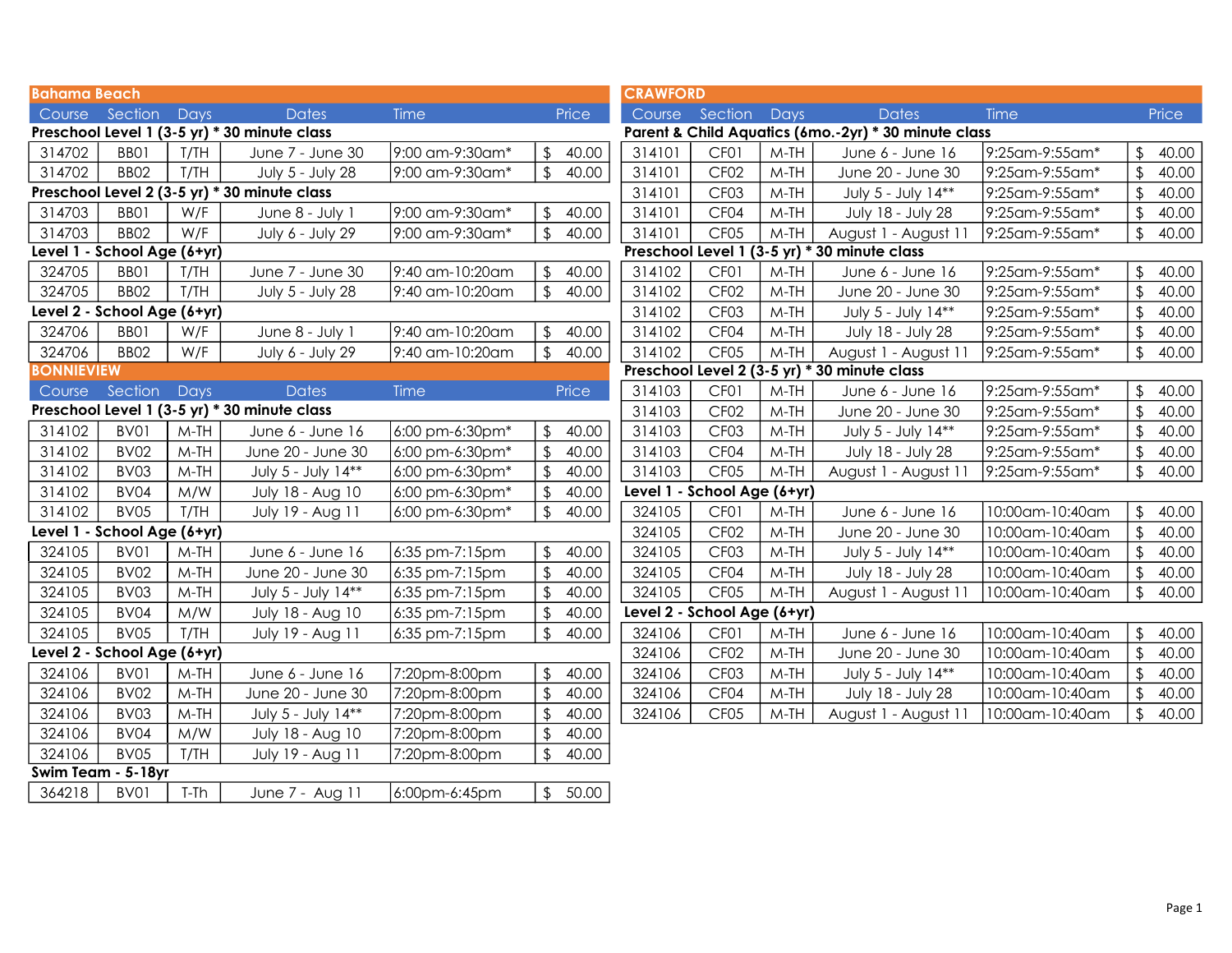| <b>CRAWFORD</b>  |                             |        |                                              |                 |                         |       | <b>EVERGLADE</b> |                             |        |                                              |                |                         |       |
|------------------|-----------------------------|--------|----------------------------------------------|-----------------|-------------------------|-------|------------------|-----------------------------|--------|----------------------------------------------|----------------|-------------------------|-------|
|                  | Course Section              | Days   | <b>Dates</b>                                 | Time            |                         | Price |                  | Course Section              | Days   | <b>Dates</b>                                 | Time           |                         | Price |
|                  | Level 3 - School Age (6+yr) |        |                                              |                 |                         |       |                  |                             |        | Preschool Level 2 (3-5 yr) * 30 minute class |                |                         |       |
| 324107           | CF <sub>01</sub>            | $M-TH$ | June 6 - June 16                             | 10:00am-10:40am | $\sqrt{2}$              | 40.00 | 314103           | EV01                        | $M-TH$ | June 6 - June 16                             | 6:00pm-6:30pm* | \$                      | 40.00 |
| 324107           | CF <sub>02</sub>            | $M-TH$ | June 20 - June 30                            | 10:00am-10:40am | $\sqrt{2}$              | 40.00 | 314103           | <b>EV02</b>                 | $M-TH$ | June 20 - June 30                            | 6:00pm-6:30pm* | $\sqrt[6]{\frac{1}{2}}$ | 40.00 |
| 324107           | CF <sub>03</sub>            | $M-TH$ | July 5 - July 14**                           | 10:00am-10:40am | \$                      | 40.00 | 314103           | EV03                        | $M-TH$ | July 5 - July 14**                           | 6:00pm-6:30pm* | \$                      | 40.00 |
| 324107           | CF04                        | $M-TH$ | July 18 - July 28                            | 10:00am-10:40am | $\sqrt[6]{\frac{1}{2}}$ | 40.00 | 314103           | EV04                        | M/W    | July 18 - Aug 10                             | 6:00pm-6:30pm* | $\sqrt[6]{2}$           | 40.00 |
| 324107           | CF <sub>05</sub>            | $M-TH$ | August 1 - August 11                         | 10:00am-10:40am | \$                      | 40.00 | 314103           | EV05                        | T/TH   | July 19 - Aug 11                             | 6:00pm-6:30pm* | $\sqrt{2}$              | 40.00 |
| Level 4          |                             |        |                                              |                 |                         |       |                  | Level 1 - School Age (6+yr) |        |                                              |                |                         |       |
| 324108           | CF <sub>01</sub>            | $M-TH$ | June 6 - June 16                             | 10:45am-11:25am | \$                      | 40.00 | 324105           | EV01                        | $M-TH$ | June 6 - June 16                             | 6:35pm-7:15pm  | \$                      | 40.00 |
| 324108           | CF <sub>02</sub>            | $M-TH$ | June 20 - June 30                            | 10:45am-11:25am | $\sqrt[6]{2}$           | 40.00 | 324105           | <b>EV02</b>                 | $M-TH$ | June 20 - June 30                            | 6:35pm-7:15pm  | $\sqrt[6]{2}$           | 40.00 |
| 324108           | CF <sub>03</sub>            | $M-TH$ | July 5 - July 14**                           | 10:45am-11:25am | $\mathfrak{L}$          | 40.00 | 324105           | <b>EV03</b>                 | $M-TH$ | July 5 - July 14**                           | 6:35pm-7:15pm  | $\sqrt{2}$              | 40.00 |
| 324108           | CF <sub>04</sub>            | $M-TH$ | July 18 - July 28                            | 10:45am-11:25am | \$                      | 40.00 | 324105           | EV04                        | M/W    | July 18 - Aug 10                             | 6:35pm-7:15pm  | $\sqrt[6]{2}$           | 40.00 |
| 324108           | CF <sub>05</sub>            | $M-TH$ | August 1 - August 11                         | 10:45am-11:25am | $\frac{1}{2}$           | 40.00 | 324105           | EV05                        | T/TH   | July 19 - Aug 11                             | 6:35pm-7:15pm  | $\frac{1}{2}$           | 40.00 |
| Level 5          |                             |        |                                              |                 |                         |       |                  | Level 2 - School Age (6+yr) |        |                                              |                |                         |       |
| 324109           | CF <sub>01</sub>            | $M-TH$ | June 6 - June 16                             | 10:45am-11:25am | $\sqrt[6]{2}$           | 40.00 | 324106           | EV01                        | $M-TH$ | June 6 - June 16                             | 6:35pm-7:15pm  | \$                      | 40.00 |
| 324109           | CF <sub>02</sub>            | $M-TH$ | June 20 - June 30                            | 10:45am-11:25am | $\sqrt{2}$              | 40.00 | 324106           | <b>EV02</b>                 | $M-TH$ | June 20 - June 30                            | 6:35pm-7:15pm  | $\sqrt{2}$              | 40.00 |
| 324109           | CF <sub>03</sub>            | $M-TH$ | July 5 - July 14**                           | 10:45am-11:25am | $\sqrt{2}$              | 40.00 | 324106           | <b>EV03</b>                 | $M-TH$ | July 5 - July 14**                           | 6:35pm-7:15pm  | $\sqrt[6]{\frac{1}{2}}$ | 40.00 |
| 324109           | CF04                        | $M-TH$ | July 18 - July 28                            | 10:45am-11:25am | $\sqrt{2}$              | 40.00 | 324106           | EV04                        | M/W    | July 18 - Aug 10                             | 6:35pm-7:15pm  | $\sqrt[6]{\frac{1}{2}}$ | 40.00 |
| 324109           | CF <sub>05</sub>            | $M-TH$ | August 1 - August 11                         | 10:45am-11:25am | $\sqrt{2}$              | 40.00 | 324106           | EV <sub>05</sub>            | T/TH   | July 19 - Aug 11                             | 6:35pm-7:15pm  | $\sqrt[6]{\frac{1}{2}}$ | 40.00 |
| Adult            |                             |        |                                              |                 |                         |       |                  | Level 3 - School Age (6+yr) |        |                                              |                |                         |       |
| 344111           | CF <sub>01</sub>            | $M-TH$ | June 6 - June 16                             | 10:45am-11:25am | $\mathfrak{L}$          | 40.00 | 324107           | EV01                        | $M-TH$ | June 6 - June 16                             | 7:20pm-8:00pm  | \$                      | 40.00 |
| 344111           | CF <sub>02</sub>            | $M-TH$ | June 20 - June 30                            | 10:45am-11:25am | $\sqrt{2}$              | 40.00 | 324107           | <b>EV02</b>                 | $M-TH$ | June 20 - June 30                            | 7:20pm-8:00pm  | $\sqrt[6]{2}$           | 40.00 |
| 344111           | CF <sub>03</sub>            | $M-TH$ | July 5 - July 14**                           | 10:45am-11:25am | $\sqrt{2}$              | 40.00 | 324107           | <b>EV03</b>                 | $M-TH$ | July 5 - July 14**                           | 7:20pm-8:00pm  | $\sqrt[6]{\frac{1}{2}}$ | 40.00 |
| 344111           | CF04                        | $M-TH$ | July 18 - July 28                            | 10:45am-11:25am | \$                      | 40.00 | 324107           | EV04                        | M/W    | July 18 - Aug 10                             | 7:20pm-8:00pm  | $\sqrt[6]{\frac{1}{2}}$ | 40.00 |
| 344111           | CF <sub>05</sub>            | $M-TH$ | August 1 - August 11                         | 10:45am-11:25am | \$                      | 40.00 | 324107           | EV05                        | T/TH   | July 19 - Aug 11                             | 7:20pm-8:00pm  | $\mathfrak{L}$          | 40.00 |
|                  | Swim Team - 5-18yr          |        |                                              |                 |                         |       | <b>Adult</b>     |                             |        |                                              |                |                         |       |
| 364218           | CF01                        | $M-W$  | June 6 - August 10                           | 11:30am-12:15pm | $\sqrt{2}$              | 50.00 | 344111           | EV01                        | $M-TH$ | June 6 - June 16                             | 7:20pm-8:00pm  | $\sqrt[6]{2}$           | 40.00 |
| <b>EVERGLADE</b> |                             |        |                                              |                 |                         |       | 344111           | <b>EV02</b>                 | $M-TH$ | June 20 - June 30                            | 7:20pm-8:00pm  | $\sqrt[6]{2}$           | 40.00 |
| Course           | Section                     | Days   | <b>Dates</b>                                 | <b>Time</b>     |                         | Price | 344111           | <b>EV03</b>                 | $M-TH$ | July 5 - July 14**                           | 7:20pm-8:00pm  | $\sqrt[6]{2}$           | 40.00 |
|                  |                             |        | Preschool Level 1 (3-5 yr) * 30 minute class |                 |                         |       | 344111           | EV04                        | M/W    | July 18 - Aug 10                             | 7:20pm-8:00pm  | $\mathfrak{D}$          | 40.00 |
| 314102           | EV01                        | $M-TH$ | June 6 - June 16                             | 6:00pm-6:30pm*  | \$                      | 40.00 | 344111           | EV05                        | T/TH   | July 19 - Aug 11                             | 7:20pm-8:00pm  | $\sqrt[6]{\frac{1}{2}}$ | 40.00 |
| 314102           | <b>EV02</b>                 | $M-TH$ | June 20 - June 30                            | 6:00pm-6:30pm*  | $\sqrt{2}$              | 40.00 |                  | Swim Team - 5-18yr          |        |                                              |                |                         |       |
| 314102           | EV03                        | $M-TH$ | July 5 - July 14**                           | 6:00pm-6:30pm*  | $\sqrt{2}$              | 40.00 | 364218           | EV01                        | $M-W$  | June 6 - Aug 10                              | 6:00pm-6:45pm  | $\mathfrak{L}$          | 50.00 |
| 314102           | EV04                        | M/W    | July 18 - Aug 10                             | 6:00pm-6:30pm*  |                         | 40.00 |                  |                             |        |                                              |                |                         |       |
| 314102           | EV05                        | T/TH   | July 19 - Aug 11                             | 6:00pm-6:30pm*  | $\sqrt[6]{\frac{1}{2}}$ | 40.00 |                  |                             |        |                                              |                |                         |       |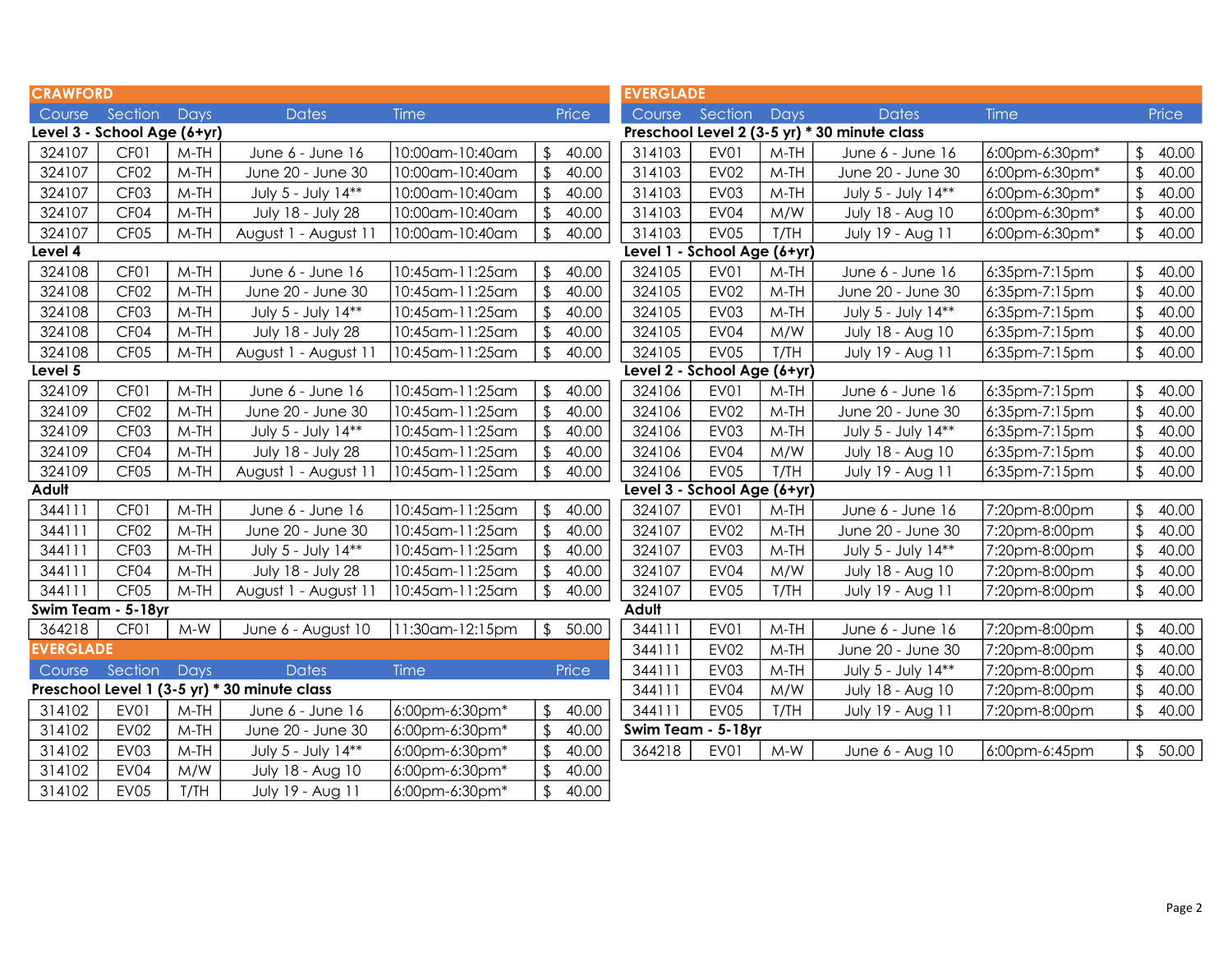| <b>EXLINE</b> |                             |        |                                                      |                  |                         |       | <b>FRETZ</b>                |                  |        |                                              |                 |                         |       |
|---------------|-----------------------------|--------|------------------------------------------------------|------------------|-------------------------|-------|-----------------------------|------------------|--------|----------------------------------------------|-----------------|-------------------------|-------|
| Course        | Section                     | Days   | <b>Dates</b>                                         | Time             |                         | Price | Course                      | Section          | Days   | <b>Dates</b>                                 | Time            |                         | Price |
|               |                             |        | Preschool Level 1 (3-5 yr) * 30 minute class         |                  |                         |       |                             |                  |        | Preschool Level 1 (3-5 yr) * 30 minute class |                 |                         |       |
| 314102        | EX01                        | $M-TH$ | June 6 - June 16                                     | 10:20am-10:50am* | $\sqrt{2}$              | 25.00 | 314102                      | FZ01             | $M-TH$ | June 6 - June 16                             | 9:25am-9:55am*  | \$                      | 40.00 |
| 314102        | <b>EX02</b>                 | $M-TH$ | June 20 - June 30                                    | 10:20am-10:50am* | $\sqrt[6]{\frac{1}{2}}$ | 25.00 | 314102                      | FZ02             | $M-TH$ | June 20 - June 30                            | 9:25am-9:55am*  | $\frac{1}{2}$           | 40.00 |
| 314102        | <b>EX03</b>                 | $M-TH$ | July 5 - July 14**                                   | 10:20am-10:50am* | $\sqrt[6]{\frac{1}{2}}$ | 25.00 | 314102                      | <b>FZ03</b>      | $M-TH$ | July 5 - July 14**                           | 9:25am-9:55am*  | \$                      | 40.00 |
| 314102        | <b>EX04</b>                 | $M-TH$ | July 18 - July 28                                    | 10:20am-10:50am* |                         | 25.00 | 314102                      | FZ04             | $M-TH$ | July 18 - July 28                            | 9:25am-9:55am*  | \$                      | 40.00 |
| 314102        | <b>EX05</b>                 | $M-TH$ | August 1 - August 11                                 | 10:20am-10:50am* | $\frac{1}{2}$           | 25.00 | 314102                      | <b>FZ05</b>      | $M-TH$ | August 1 - August 11                         | 9:25am-9:55am*  | $\frac{1}{2}$           | 40.00 |
|               | Level 1 - School Age (6+yr) |        |                                                      |                  |                         |       |                             |                  |        | Preschool Level 2 (3-5 yr) * 30 minute class |                 |                         |       |
| 324105        | EX01                        | $M-TH$ | June 6 - June 16                                     | 10:55am-11:35am  | $\sqrt{2}$              | 25.00 | 314103                      | FZ01             | $M-TH$ | June 6 - June 16                             | 9:25am-9:55am*  | $\sqrt[6]{2}$           | 40.00 |
| 324105        | <b>EX02</b>                 | $M-TH$ | June 20 - June 30                                    | 10:55am-11:35am  | $\sqrt{2}$              | 25.00 | 314103                      | FZ02             | $M-TH$ | June 20 - June 30                            | 9:25am-9:55am*  | \$                      | 40.00 |
| 324105        | <b>EX03</b>                 | $M-TH$ | July 5 - July 14**                                   | 10:55am-11:35am  | $\sqrt[6]{\frac{1}{2}}$ | 25.00 | 314103                      | <b>FZ03</b>      | $M-TH$ | July 5 - July 14**                           | 9:25am-9:55am*  | \$                      | 40.00 |
| 324105        | <b>EX04</b>                 | $M-TH$ | July 18 - July 28                                    | 10:55am-11:35am  | $\sqrt[6]{\frac{1}{2}}$ | 25.00 | 314103                      | FZ04             | $M-TH$ | July 18 - July 28                            | 9:25am-9:55am*  | \$                      | 40.00 |
| 324105        | <b>EX05</b>                 | $M-TH$ | August 1 - August 11                                 | 10:55am-11:35am  | $\sqrt[6]{\frac{1}{2}}$ | 25.00 | 314103                      | FZ05             | $M-TH$ | August 1 - August 11                         | 9:25am-9:55am*  | $\sqrt[6]{2}$           | 40.00 |
| 324105        | EX06                        | $M-TH$ | June 6 - June 16                                     | 7:00pm-7:40pm    | $\sqrt[6]{\frac{1}{2}}$ | 25.00 | Level 1 - School Age (6+yr) |                  |        |                                              |                 |                         |       |
| 324105        | <b>EX07</b>                 | $M-TH$ | June 20 - June 30                                    | 7:00pm-7:40pm    |                         | 25.00 | 324105                      | FZO <sub>1</sub> | $M-TH$ | June 6 - June 16                             | 10:00am-10:40am | \$                      | 40.00 |
| 324105        | <b>EX08</b>                 | $M-TH$ | July 5 - July 14**                                   | 7:00pm-7:40pm    | \$                      | 25.00 | 324105                      | FZ02             | M-TH   | June 20 - June 30                            | 10:00am-10:40am | \$                      | 40.00 |
| 324105        | <b>EX09</b>                 | $M-TH$ | July 18 - July 28                                    | 7:00pm-7:40pm    | $\mathfrak{L}$          | 25.00 | 324105                      | <b>FZ03</b>      | $M-TH$ | July 5 - July 14**                           | 10:00am-10:40am | \$                      | 40.00 |
| 324105        | <b>EX10</b>                 | $M-TH$ | August 1 - August 11                                 | 7:00pm-7:40pm    | $\sqrt{2}$              | 25.00 | 324105                      | FZ04             | $M-TH$ | July 18 - July 28                            | 10:00am-10:40am | $\mathfrak{L}$          | 40.00 |
|               | Level 2 - School Age (6+yr) |        |                                                      |                  |                         |       | 324105                      | <b>FZ05</b>      | $M-TH$ | August 1 - August 11                         | 10:00am-10:40am | \$                      | 40.00 |
| 324106        | EX01                        | $M-TH$ | June 6 - June 16                                     | 11:40am-12:20pm  | $\sqrt{2}$              | 25.00 | Level 2 - School Age (6+yr) |                  |        |                                              |                 |                         |       |
| 324106        | <b>EX02</b>                 | $M-TH$ | June 20 - June 30                                    | 11:40am-12:20pm  | $\sqrt[6]{\frac{1}{2}}$ | 25.00 | 324106                      | FZ01             | $M-TH$ | June 6 - June 16                             | 10:00am-10:40am | $\mathfrak{L}$          | 40.00 |
| 324106        | <b>EX03</b>                 | $M-TH$ | July 5 - July 14**                                   | 11:40am-12:20pm  |                         | 25.00 | 324106                      | FZ02             | $M-TH$ | June 20 - June 30                            | 10:00am-10:40am | $\mathfrak{D}$          | 40.00 |
| 324106        | <b>EX04</b>                 | $M-TH$ | July 18 - July 28                                    | 11:40am-12:20pm  | \$                      | 25.00 | 324106                      | <b>FZ03</b>      | $M-TH$ | July 5 - July 14**                           | 10:00am-10:40am | \$                      | 40.00 |
| 324106        | <b>EX05</b>                 | $M-TH$ | August 1 - August 11                                 | 11:40am-12:20pm  | $\sqrt{2}$              | 25.00 | 324106                      | <b>FZ04</b>      | $M-TH$ | July 18 - July 28                            | 10:00am-10:40am | \$                      | 40.00 |
|               | Swim Team - 5-18yr          |        |                                                      |                  |                         |       | 324106                      | <b>FZ05</b>      | $M-TH$ | August 1 - August 11                         | 10:00am-10:40am | $\mathfrak{D}$          | 40.00 |
| 364218        | <b>EX01</b>                 | $M-W$  | June 6 - August 10                                   | 7:00pm-7:45 pm   | $\sqrt[6]{}$            | 50.00 | Level 3 - School Age (6+yr) |                  |        |                                              |                 |                         |       |
| <b>FRETZ</b>  |                             |        |                                                      |                  |                         |       | 324107                      | FZ01             | $M-TH$ | June 6 - June 16                             | 10:00am-10:40am | \$                      | 40.00 |
| Course        | Section Days                |        | <b>Dates</b>                                         | Time             |                         | Price | 324107                      | FZ02             | $M-TH$ | June 20 - June 30                            | 10:00am-10:40am | \$                      | 40.00 |
|               |                             |        | Parent & Child Aquatics (6mo.-2yr) * 30 minute class |                  |                         |       | 324107                      | <b>FZ03</b>      | $M-TH$ | July 5 - July 14**                           | 10:00am-10:40am | \$                      | 40.00 |
| 314101        | FZO1                        | $M-TH$ | June 6 - June 16                                     | 9:25am-9:55am*   | $\mathfrak{L}$          | 40.00 | 324107                      | <b>FZ04</b>      | M-TH   | July 18 - July 28                            | 10:00am-10:40am | \$                      | 40.00 |
| 314101        | FZ02                        | $M-TH$ | June 20 - June 30                                    | 9:25am-9:55am*   | $\sqrt[6]{\frac{1}{2}}$ | 40.00 | 324107                      | FZ05             | $M-TH$ | August 1 - August 11                         | 10:00am-10:40am | $\sqrt[6]{\frac{1}{2}}$ | 40.00 |
| 314101        | FZ03                        | $M-TH$ | July 5 - July 14**                                   | 9:25am-9:55am*   | $\sqrt{2}$              | 40.00 |                             |                  |        |                                              |                 |                         |       |
| 314101        | <b>FZ04</b>                 | $M-TH$ | July 18 - July 28                                    | 9:25am-9:55am*   | \$                      | 40.00 |                             |                  |        |                                              |                 |                         |       |
| 314101        | <b>FZ05</b>                 | $M-TH$ | August 1 - August 11                                 | 9:25am-9:55am*   | $\sqrt{2}$              | 40.00 |                             |                  |        |                                              |                 |                         |       |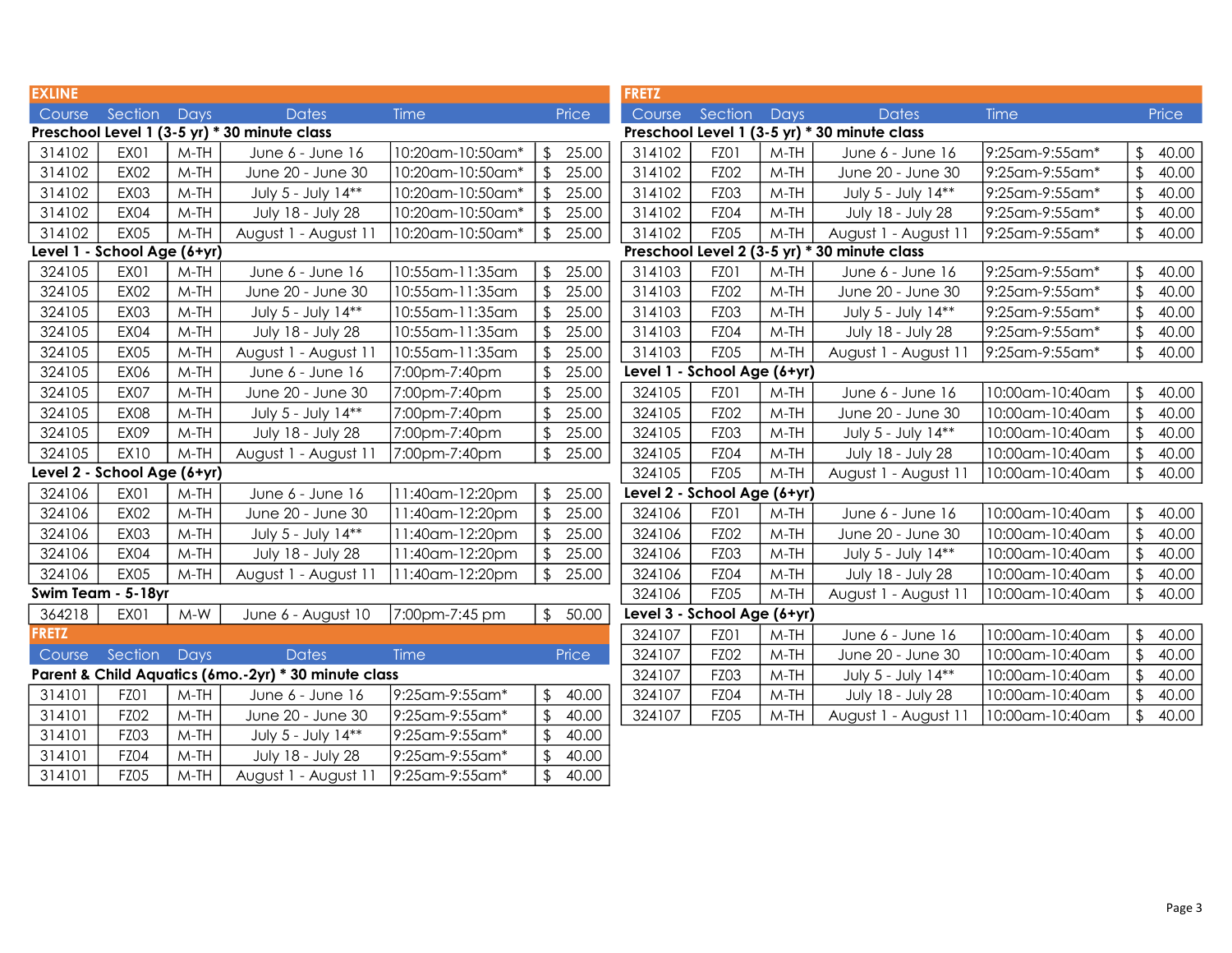| <b>FRETZ</b>    |                             |        |                      |                 |                         |         | <b>GLENDALE</b>             |                |        |                                                      |                |                         |       |
|-----------------|-----------------------------|--------|----------------------|-----------------|-------------------------|---------|-----------------------------|----------------|--------|------------------------------------------------------|----------------|-------------------------|-------|
| Course          | Section Days                |        | <b>Dates</b>         | <b>Time</b>     |                         | Price   |                             | Course Section | Days   | <b>Dates</b>                                         | Time           |                         | Price |
| Level 4         |                             |        |                      |                 |                         |         | Swim Team - 5-18yr          |                |        |                                                      |                |                         |       |
| 324108          | FZ01                        | $M-TH$ | June 6 - June 16     | 10:45am-11:25am | $\frac{1}{2}$           | 40.00   | 364218                      | GD01           | T-TH   | June 7 - Aug 11                                      | 6:00pm-6:45pm  | $\frac{1}{2}$           | 50.00 |
| 324108          | FZ02                        | $M-TH$ | June 20 - June 30    | 10:45am-11:25am | $\frac{1}{2}$           | 40.00   | <b>GRAUWYLER</b>            |                |        |                                                      |                |                         |       |
| 324108          | <b>FZ03</b>                 | $M-TH$ | July 5 - July 14**   | 10:45am-11:25am | \$                      | 40.00   | Course                      | Section        | Days   | <b>Dates</b>                                         | Time           |                         | Price |
| 324108          | <b>FZ04</b>                 | $M-TH$ | July 18 - July 28    | 10:45am-11:25am | $\sqrt[6]{2}$           | 40.00   |                             |                |        | Preschool Level 1 (3-5 yr) * 30 minute class         |                |                         |       |
| 324108          | <b>FZ05</b>                 | $M-TH$ | August 1 - August 11 | 10:45am-11:25am | $\sqrt{2}$              | 40.00   | 314102                      | GW01           | $M-TH$ | June 6 - June 16                                     | 6:00pm-6:30pm* | \$                      | 40.00 |
| Level 5         |                             |        |                      |                 |                         |         | 314102                      | GW02           | $M-TH$ | June 20 - June 30                                    | 6:00pm-6:30pm* | $\sqrt[6]{\frac{1}{2}}$ | 40.00 |
| 324109          | FZ01                        | $M-TH$ | June 6 - June 16     | 10:45am-11:25am | $\mathfrak{L}$          | 40.00   | 314102                      | GW03           | $M-TH$ | July 5 - July 14**                                   | 6:00pm-6:30pm* | $\sqrt[6]{\frac{1}{2}}$ | 40.00 |
| 324109          | FZ02                        | $M-TH$ | June 20 - June 30    | 10:45am-11:25am | $\sqrt[6]{\frac{1}{2}}$ | 40.00   | 314102                      | GW04           | M/W    | July 18 - Aug 10                                     | 6:00pm-6:30pm* | \$                      | 40.00 |
| 324109          | <b>FZ03</b>                 | $M-TH$ | July 5 - July 14**   | 10:45am-11:25am | \$                      | 40.00   | 314102                      | GW05           | T/TH   | July 19 - Aug 11                                     | 6:00pm-6:30pm* | \$                      | 40.00 |
| 324109          | <b>FZ04</b>                 | $M-TH$ | July 18 - July 28    | 10:45am-11:25am | $\frac{1}{2}$           | 40.00   | Level 1 - School Age (6+yr) |                |        |                                                      |                |                         |       |
| 324109          | <b>FZ05</b>                 | $M-TH$ | August 1 - August 11 | 10:45am-11:25am | $\frac{1}{2}$           | 40.00   | 324105                      | GW01           | $M-TH$ | June 6 - June 16                                     | 6:45pm-7:25pm  | \$                      | 40.00 |
| Adult           |                             |        |                      |                 |                         |         | 324105                      | GW02           | $M-TH$ | June 20 - June 30                                    | 6:45pm-7:25pm  | \$                      | 40.00 |
| 344111          | FZ01                        | $M-TH$ | June 6 - June 16     | 10:45am-11:25am |                         | \$40.00 | 324105                      | GW03           | $M-TH$ | July 5 - July 14**                                   | 6:45pm-7:25pm  | $\mathfrak{D}$          | 40.00 |
| 344111          | FZ02                        | $M-TH$ | June 20 - June 30    | 10:45am-11:25am | $\sqrt{2}$              | 40.00   | 324105                      | GW04           | M/W    | July 18 - Aug 10                                     | 6:45pm-7:25pm  | $\frac{1}{2}$           | 40.00 |
| 344111          | FZ03                        | $M-TH$ | July 5 - July 14**   | 10:45am-11:25am | $\frac{1}{2}$           | 40.00   | 324105                      | GW05           | T/TH   | July 19 - Aug 11                                     | 6:45pm-7:25pm  | $\frac{1}{2}$           | 40.00 |
| 344111          | FZ04                        | $M-TH$ | July 18 - July 28    | 10:45am-11:25am | \$                      | 40.00   | Level 2 - School Age (6+yr) |                |        |                                                      |                |                         |       |
| 344111          | <b>FZ05</b>                 | $M-TH$ | August 1 - August 11 | 10:45am-11:25am | $\frac{1}{2}$           | 40.00   | 324106                      | GW01           | $M-TH$ | June 6 - June 16                                     | 6:45pm-7:25pm  | $\frac{1}{2}$           | 40.00 |
|                 | Swim Team - 5-18yr          |        |                      |                 |                         |         | 324106                      | GW02           | $M-TH$ | June 20 - June 30                                    | 6:45pm-7:25pm  | $\frac{1}{2}$           | 40.00 |
| 364218          | FZ01                        | $M-W$  | June 6 - August 10   | 11:30am-12:15pm |                         | \$50.00 | 324106                      | GW03           | $M-TH$ | July 5 - July 14**                                   | 6:45pm-7:25pm  | \$                      | 40.00 |
| <b>GLENDALE</b> |                             |        |                      |                 |                         |         | 324106                      | GW04           | M/W    | July 18 - Aug 10                                     | 6:45pm-7:25pm  | \$                      | 40.00 |
| Course          | Section Days                |        | <b>Dates</b>         | <b>Time</b>     |                         | Price   | 324106                      | GW05           | T/TH   | July 19 - Aug 11                                     | 6:45pm-7:25pm  | $\sqrt[6]{\frac{1}{2}}$ | 40.00 |
|                 | Level 1 - School Age (6+yr) |        |                      |                 |                         |         | Swim Team - 5-18yr          |                |        |                                                      |                |                         |       |
| 324105          | GD01                        | $M-TH$ | June 6 - June 16     | 6:00pm-6:40pm   | $\frac{1}{2}$           | 40.00   | 364218                      | GW01           | $M-W$  | June 6 - Aug 10                                      | 6:00pm-6:45pm  | $\frac{1}{2}$           | 50.00 |
| 324105          | GD02                        | $M-TH$ | June 20 - June 30    | 6:00pm-6:40pm   | $\frac{1}{2}$           | 40.00   | <b>HARRY STONE</b>          |                |        |                                                      |                |                         |       |
| 324105          | GD03                        | $M-TH$ | July 5 - July 14**   | 6:00pm-6:40pm   | $\frac{1}{2}$           | 40.00   | Course                      | Section Days   |        | <b>Dates</b>                                         | <b>Time</b>    |                         | Price |
| 324105          | GD04                        | M/W    | July 18 - Aug 10     | 6:00pm-6:40pm   | $\sqrt[6]{\frac{1}{2}}$ | 40.00   |                             |                |        | Parent & Child Aquatics (6mo.-2yr) * 30 minute class |                |                         |       |
| 324105          | GD05                        | T/TH   | July 19 - Aug 11     | 6:00pm-6:40pm   | $\frac{1}{2}$           | 40.00   | 314101                      | HSO1           | $M-TH$ | June 6 - June 16                                     | 7:00pm-7:30pm* | \$                      | 40.00 |
|                 | Level 2 - School Age (6+yr) |        |                      |                 |                         |         | 314101                      | <b>HSO2</b>    | $M-TH$ | June 20 - June 30                                    | 7:00pm-7:30pm* | $\mathfrak{D}$          | 40.00 |
| 324106          | GD01                        | $M-TH$ | June 6 - June 16     | 6:45pm-7:25pm   | $\frac{1}{2}$           | 40.00   | 314101                      | <b>HS03</b>    | $M-TH$ | July 5 - July 14**                                   | 7:00pm-7:30pm* | $\sqrt[6]{\frac{1}{2}}$ | 40.00 |
| 324106          | GD02                        | $M-TH$ | June 20 - June 30    | 6:45pm-7:25pm   | $\sqrt[6]{\frac{1}{2}}$ | 40.00   | 314101                      | <b>HSO4</b>    | $M-TH$ | July 18 - July 28                                    | 7:00pm-7:30pm* | $\frac{1}{2}$           | 40.00 |
| 324106          | GD03                        | $M-TH$ | July 5 - July 14**   | 6:45pm-7:25pm   | $\frac{1}{2}$           | 40.00   | 314101                      | <b>HSO4</b>    | $M-TH$ | August 1 - August 11                                 | 7:00pm-7:30pm* | $\sqrt[6]{\frac{1}{2}}$ | 40.00 |
| 324106          | GD04                        | M/W    | July 18 - Aug 10     | 6:45pm-7:25pm   | $\sqrt[6]{\frac{1}{2}}$ | 40.00   |                             |                |        |                                                      |                |                         |       |
| 324106          | GD05                        | T/TH   | July 19 - Aug 11     | 6:45pm-7:25pm   | \$                      | 40.00   |                             |                |        |                                                      |                |                         |       |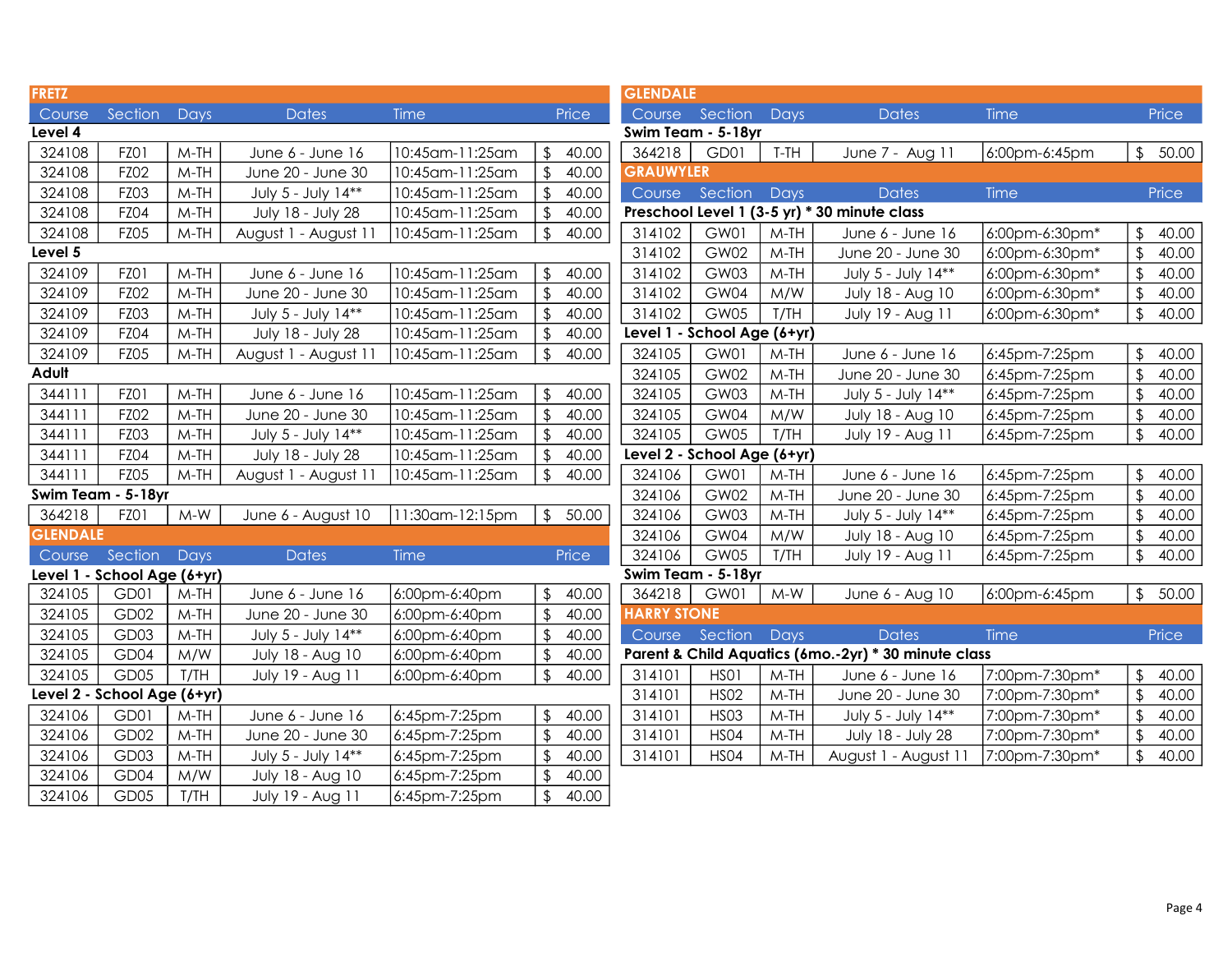| <b>HARRY STONE</b>          |             |        |                                              |                 |              |       | <b>HARRY STONE</b> |                             |             |                      |                 |                         |       |
|-----------------------------|-------------|--------|----------------------------------------------|-----------------|--------------|-------|--------------------|-----------------------------|-------------|----------------------|-----------------|-------------------------|-------|
| Course Section              |             | Days   | <b>Dates</b>                                 | Time            |              | Price |                    | Course Section              | <b>Days</b> | <b>Dates</b>         | Time            |                         | Price |
|                             |             |        | Preschool Level 1 (3-5 yr) * 30 minute class |                 |              |       |                    | Level 2 - School Age (6+yr) |             |                      |                 |                         |       |
| 314102                      | HSO1        | M-TH   | June 6 - June 16                             | 9:25am-9:55am*  | \$           | 40.00 | 324106             | HSO1                        | $M-TH$      | June 6 - June 16     | 10:45am-11:25am | \$                      | 40.00 |
| 314102                      | <b>HSO2</b> | $M-TH$ | June 20 - June 30                            | 9:25am-9:55am*  |              | 40.00 | 324106             | <b>HSO2</b>                 | $M-TH$      | June 20 - June 30    | 10:45am-11:25am |                         | 40.00 |
| 314102                      | <b>HSO3</b> | $M-TH$ | July 5 - July 14**                           | 9:25am-9:55am*  |              | 40.00 | 324106             | <b>HS03</b>                 | $M-TH$      | July 5 - July 14**   | 10:45am-11:25am |                         | 40.00 |
| 314102                      | <b>HSO4</b> | $M-TH$ | July 18 - July 28                            | 9:25am-9:55am*  |              | 40.00 | 324106             | <b>HS04</b>                 | $M-TH$      | July 18 - July 28    | 10:45am-11:25am | \$                      | 40.00 |
| 314102                      | <b>HS05</b> | $M-TH$ | August 1 - August 11                         | 9:25am-9:55am*  |              | 40.00 | 324106             | <b>HS05</b>                 | $M-TH$      | August 1 - August 11 | 10:45am-11:25am | \$                      | 40.00 |
| 314102                      | <b>HSO6</b> | $M-TH$ | June 6 - June 16                             | 7:00pm-7:30pm*  |              | 40.00 | 324106             | <b>HSO6</b>                 | $M-TH$      | June 6 - June 16     | 7:35pm-8:15pm   | $\sqrt{2}$              | 40.00 |
| 314102                      | <b>HSO7</b> | $M-TH$ | June 20 - June 30                            | 7:00pm-7:30pm*  |              | 40.00 | 324106             | <b>HSO7</b>                 | $M-TH$      | June 20 - June 30    | 7:35pm-8:15pm   |                         | 40.00 |
| 314102                      | <b>HS08</b> | $M-TH$ | July 5 - July 14**                           | 7:00pm-7:30pm*  |              | 40.00 | 324106             | <b>HS08</b>                 | $M-TH$      | July 5 - July 14**   | 7:35pm-8:15pm   |                         | 40.00 |
| 314102                      | <b>HSO9</b> | $M-TH$ | July 18 - July 28                            | 7:00pm-7:30pm*  |              | 40.00 | 324106             | <b>HSO9</b>                 | $M-TH$      | July 18 - July 28    | 7:35pm-8:15pm   | $\mathfrak{L}$          | 40.00 |
| 314102                      | <b>HS10</b> | $M-TH$ | August 1 - August 11                         | 7:00pm-7:30pm*  |              | 40.00 | 324106             | <b>HS10</b>                 | $M-TH$      | August 1 - August 11 | 7:35pm-8:15pm   | \$                      | 40.00 |
|                             |             |        | Preschool Level 2 (3-5 yr) * 30 minute class |                 |              |       |                    | Level 3 - School Age (6+yr) |             |                      |                 |                         |       |
| 314103                      | HSO1        | $M-TH$ | June 6 - June 16                             | 7:00pm-7:30pm*  | $\mathbb{S}$ | 40.00 | 324107             | HSO1                        | $M-TH$      | June 6 - June 16     | 10:00am-10:40am | $\mathfrak{L}$          | 40.00 |
| 314103                      | <b>HSO2</b> | $M-TH$ | June 20 - June 30                            | 7:00pm-7:30pm*  |              | 40.00 | 324107             | <b>HSO2</b>                 | $M-TH$      | June 20 - June 30    | 10:00am-10:40am |                         | 40.00 |
| 314103                      | <b>HSO3</b> | M-TH   | July 5 - July 14**                           | 7:00pm-7:30pm*  |              | 40.00 | 324107             | <b>HSO3</b>                 | $M-TH$      | July 5 - July 14**   | 10:00am-10:40am | \$                      | 40.00 |
| 314103                      | <b>HSO4</b> | $M-TH$ | July 18 - July 28                            | 7:00pm-7:30pm*  |              | 40.00 | 324107             | <b>HS04</b>                 | $M-TH$      | July 18 - July 28    | 10:00am-10:40am |                         | 40.00 |
| 314103                      | <b>HSO5</b> | $M-TH$ | August 1 - August 11                         | 7:00pm-7:30pm*  |              | 40.00 | 324107             | <b>HS05</b>                 | $M-TH$      | August 1 - August 11 | 10:00am-10:40am | $\sqrt[6]{\frac{1}{2}}$ | 40.00 |
| Level 1 - School Age (6+yr) |             |        |                                              |                 |              |       | 324107             | <b>HS06</b>                 | $M-TH$      | June 6 - June 16     | 7:35pm-8:15pm   | $\mathfrak{D}$          | 40.00 |
| 324105                      | HSO1        | $M-TH$ | June 6 - June 16                             | 10:00am-10:40am | \$           | 40.00 | 324107             | <b>HSO7</b>                 | $M-TH$      | June 20 - June 30    | 7:35pm-8:15pm   |                         | 40.00 |
| 324105                      | <b>HSO2</b> | $M-TH$ | June 20 - June 30                            | 10:00am-10:40am | \$           | 40.00 | 324107             | <b>HSO8</b>                 | $M-TH$      | July 5 - July 14**   | 7:35pm-8:15pm   | $\mathfrak{L}$          | 40.00 |
| 324105                      | <b>HS03</b> | $M-TH$ | July 5 - July 14**                           | 10:00am-10:40am |              | 40.00 | 324107             | <b>HSO9</b>                 | $M-TH$      | July 18 - July 28    | 7:35pm-8:15pm   | \$                      | 40.00 |
| 324105                      | <b>HSO4</b> | $M-TH$ | July 18 - July 28                            | 10:00am-10:40am |              | 40.00 | 324107             | <b>HS10</b>                 | $M-TH$      | August 1 - August 11 | 7:35pm-8:15pm   | \$                      | 40.00 |
| 324105                      | <b>HSO4</b> | $M-TH$ | August 1 - August 11                         | 10:00am-10:40am |              | 40.00 | Level 4            |                             |             |                      |                 |                         |       |
| 324105                      | <b>HSO5</b> | $M-TH$ | June 6 - June 16                             | 7:35pm-8:15pm   |              | 40.00 | 324108             | HSO1                        | $M-TH$      | June 6 - June 16     | 10:45am-11:25am | \$                      | 40.00 |
| 324105                      | <b>HSO6</b> | $M-TH$ | June 20 - June 30                            | 7:35pm-8:15pm   | \$           | 40.00 | 324108             | <b>HSO2</b>                 | $M-TH$      | June 20 - June 30    | 10:45am-11:25am | $\sqrt[6]{\frac{1}{2}}$ | 40.00 |
| 324105                      | <b>HSO7</b> | $M-TH$ | July 5 - July 14**                           | 7:35pm-8:15pm   |              | 40.00 | 324108             | <b>HS03</b>                 | $M-TH$      | July 5 - July 14**   | 10:45am-11:25am | \$                      | 40.00 |
| 324105                      | <b>HS08</b> | $M-TH$ | July 18 - July 28                            | 7:35pm-8:15pm   |              | 40.00 | 324108             | <b>HSO4</b>                 | $M-TH$      | July 18 - July 28    | 10:45am-11:25am | \$                      | 40.00 |
| 324105                      | <b>HS08</b> | $M-TH$ | August 1 - August 11                         | 7:35pm-8:15pm   |              | 40.00 | 324108             | <b>HS05</b>                 | $M-TH$      | August 1 - August 11 | 10:45am-11:25am |                         | 40.00 |
|                             |             |        |                                              |                 |              |       | 324108             | <b>HS06</b>                 | $M-TH$      | June 6 - June 16     | 8:20pm-9:00pm   | $\mathfrak{L}$          | 40.00 |
|                             |             |        |                                              |                 |              |       | 324108             | <b>HSO7</b>                 | $M-TH$      | June 20 - June 30    | 8:20pm-9:00pm   | $\mathfrak{L}$          | 40.00 |
|                             |             |        |                                              |                 |              |       | 324108             | <b>HS08</b>                 | $M-TH$      | July 5 - July 14**   | 8:20pm-9:00pm   | \$                      | 40.00 |
|                             |             |        |                                              |                 |              |       | 324108             | <b>HSO9</b>                 | $M-TH$      | July 18 - July 28    | 8:20pm-9:00pm   | $\sqrt[6]{2}$           | 40.00 |

324108 HS10 M-TH August 1 - August 11 8:20pm-9:00pm \$ 40.00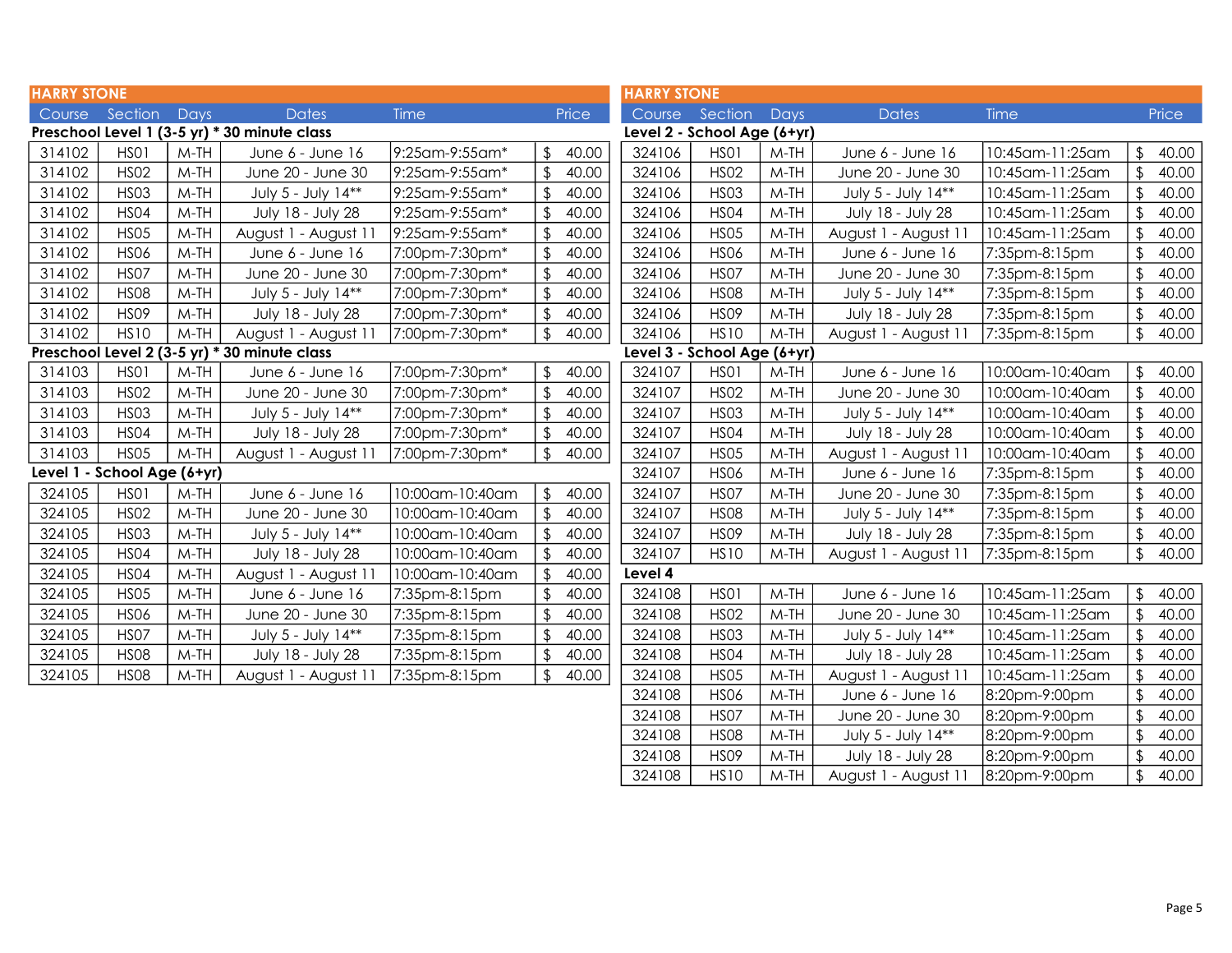| <b>HARRY STONE</b> |                             |        |                                              |                 |                                  |       | <b>JAYCEE ZARAGOZA</b>      |                     |        |                                                      |               |                         |       |
|--------------------|-----------------------------|--------|----------------------------------------------|-----------------|----------------------------------|-------|-----------------------------|---------------------|--------|------------------------------------------------------|---------------|-------------------------|-------|
| Course             | Section                     | Days   | <b>Dates</b>                                 | <b>Time</b>     | Price                            |       |                             | Course Section Days |        | <b>Dates</b>                                         | <b>Time</b>   |                         | Price |
| Level 5            |                             |        |                                              |                 |                                  |       | Level 2 - School Age (6+yr) |                     |        |                                                      |               |                         |       |
| 324109             | HSO1                        | $M-TH$ | June 6 - June 16                             | 8:20pm-9:00pm   | $\mathfrak{L}$                   | 40.00 | 324106                      | JZ01                | $M-TH$ | June 6 - June 16                                     | 6:35pm-7:15pm | \$                      | 40.00 |
| 324109             | <b>HSO2</b>                 | $M-TH$ | June 20 - June 30                            | 8:20pm-9:00pm   | $\sqrt[6]{\frac{1}{2}}$          | 40.00 | 324106                      | JZ02                | $M-TH$ | June 20 - June 30                                    | 6:35pm-7:15pm | $\sqrt[6]{\frac{1}{2}}$ | 40.00 |
| 324109             | <b>HSO3</b>                 | $M-TH$ | July 5 - July 14**                           | 8:20pm-9:00pm   | \$<br>40.00                      |       | 324106                      | JZ03                | $M-TH$ | July 5 - July 14**                                   | 6:35pm-7:15pm | $\frac{1}{2}$           | 40.00 |
| 324109             | <b>HSO4</b>                 | $M-TH$ | July 18 - July 28                            | 8:20pm-9:00pm   | $\sqrt{2}$                       | 40.00 | 324106                      | JZ04                | M/W    | July 18 - Aug 10                                     | 6:35pm-7:15pm | $\frac{1}{2}$           | 40.00 |
| 324109             | <b>HS05</b>                 | $M-TH$ | August 1 - August 11                         | 8:20pm-9:00pm   | $\sqrt{2}$                       | 40.00 | 324106                      | JZ05                | T/TH   | July 19 - Aug 11                                     | 6:35pm-7:15pm | $\sqrt[6]{\frac{1}{2}}$ | 40.00 |
| Adult              |                             |        |                                              |                 |                                  |       | 324106                      | JZ06                | $M-TH$ | June 6 - June 16                                     | 7:20pm-8:00pm | $\sqrt[6]{\frac{1}{2}}$ | 40.00 |
| 344111             | HSO1                        | $M-TH$ | June 6 - June 16                             | 8:20pm-9:00pm   | 40.00<br>$\frac{1}{2}$           |       | 324106                      | JZ07                | $M-TH$ | June 20 - June 30                                    | 7:20pm-8:00pm | $\sqrt{2}$              | 40.00 |
| 344111             | <b>HSO2</b>                 | $M-TH$ | June 20 - June 30                            | 8:20pm-9:00pm   | \$                               | 40.00 | 324106                      | JZ08                | $M-TH$ | July 5 - July 14**                                   | 7:20pm-8:00pm | $\sqrt{2}$              | 40.00 |
| 344111             | <b>HS03</b>                 | $M-TH$ | July 5 - July 14**                           | 8:20pm-9:00pm   | $\mathfrak{L}$                   | 40.00 | 324106                      | JZ09                | M/W    | July 18 - Aug 10                                     | 7:20pm-8:00pm | $\sqrt[6]{\frac{1}{2}}$ | 40.00 |
| 344111             | <b>HSO4</b>                 | $M-TH$ | July 18 - July 28                            | 8:20pm-9:00pm   | $\mathfrak{L}$                   | 40.00 | 324106                      | JZ10                | T/TH   | July 19 - Aug 11                                     | 7:20pm-8:00pm | $\mathfrak{L}$          | 40.00 |
| 344111             | <b>HSO5</b>                 | $M-TH$ | August 1 - August 11                         | 8:20pm-9:00pm   | \$                               | 40.00 | Level 3 - School Age (6+yr) |                     |        |                                                      |               |                         |       |
|                    | Swim Team - 5-18yr          |        |                                              |                 |                                  |       | 324107                      | JZO1                | $M-TH$ | June 6 - June 16                                     | 7:20pm-8:00pm | \$                      | 40.00 |
| 364218             | HSO1                        | $M-W$  | June 6 - August 10                           | 11:00am-11:45am | $\frac{1}{2}$<br>50.00           |       | 324107                      | JZ02                | $M-TH$ | June 20 - June 30                                    | 7:20pm-8:00pm | $\frac{1}{2}$           | 40.00 |
|                    | <b>JAYCEE ZARAGOZA</b>      |        |                                              |                 |                                  |       | 324107                      | JZ03                | $M-TH$ | July 5 - July 14**                                   | 7:20pm-8:00pm | $\sqrt{2}$              | 40.00 |
| Course             | Section                     | Days   | <b>Dates</b>                                 | <b>Time</b>     | Price                            |       | 324107                      | <b>JZ04</b>         | M/W    | July 18 - Aug 10                                     | 7:20pm-8:00pm | $\sqrt[6]{\frac{1}{2}}$ | 40.00 |
|                    |                             |        | Preschool Level 1 (3-5 yr) * 30 minute class |                 |                                  |       | 324107                      | JZ05                | T/TH   | July 19 - Aug 11                                     | 7:20pm-8:00pm | $\sqrt[6]{\frac{1}{2}}$ | 40.00 |
| 314102             | JZ01                        | $M-TH$ | June 6 - June 16                             | 6:00pm-6:30pm*  | $\sqrt[6]{\frac{1}{2}}$<br>40.00 |       | Swim Team - 5-18yr          |                     |        |                                                      |               |                         |       |
| 314102             | JZ02                        | $M-TH$ | June 20 - June 30                            | 6:00pm-6:30pm*  | $\sqrt[6]{\frac{1}{2}}$          | 40.00 | 364218                      | JZ01                | $M-W$  | June 6 - Aug 10                                      | 6:00pm-6:45pm | $\sqrt[6]{2}$           | 50.00 |
| 314102             | JZ03                        | $M-TH$ | July 5 - July 14**                           | 6:00pm-6:30pm*  | \$                               | 40.00 | <b>KIDD SPRINGS</b>         |                     |        |                                                      |               |                         |       |
| 314102             | JZ04                        | M/W    | July 18 - Aug 10                             | 6:00pm-6:30pm*  | $\sqrt[6]{\frac{1}{2}}$          | 40.00 | Course                      | Section             | Days   | <b>Dates</b>                                         | Time          |                         | Price |
| 314102             | JZ05                        | T/TH   | July 19 - Aug 11                             | 6:00pm-6:30pm*  | \$                               | 40.00 |                             |                     |        | Parent & Child Aquatics (6mo.-2yr) * 30 minute class |               |                         |       |
|                    | Level 1 - School Age (6+yr) |        |                                              |                 |                                  |       | 314101                      | KS01                | $M-TH$ | June 6 - June 16                                     | 8:35am-9:05am | $\frac{1}{2}$           | 40.00 |
| 324105             | JZ01                        | $M-TH$ | June 6 - June 16                             | 6:35pm-7:15pm   | $\sqrt{2}$                       | 40.00 | 314101                      | <b>KS02</b>         | $M-TH$ | June 20 - June 30                                    | 8:35am-9:05am | $\frac{1}{2}$           | 40.00 |
| 324105             | JZ02                        | $M-TH$ | June 20 - June 30                            | 6:35pm-7:15pm   | $\sqrt{2}$                       | 40.00 | 314101                      | <b>KS03</b>         | $M-TH$ | July 5 - July 14**                                   | 8:35am-9:05am | $\sqrt{2}$              | 40.00 |
| 324105             | JZ03                        | $M-TH$ | July 5 - July 14**                           | 6:35pm-7:15pm   | $\sqrt{2}$                       | 40.00 | 314101                      | <b>KS04</b>         | $M-TH$ | July 18 - July 28                                    | 8:35am-9:05am | $\sqrt[6]{\frac{1}{2}}$ | 40.00 |
| 324105             | JZ04                        | M/W    | July 18 - Aug 10                             | 6:35pm-7:15pm   | $\sqrt[6]{\frac{1}{2}}$          | 40.00 | 314101                      | <b>KS05</b>         | $M-TH$ | August 1 - August 11                                 | 8:35am-9:05am | $\sqrt[6]{\frac{1}{2}}$ | 40.00 |
| 324105             | JZ05                        | T/TH   | July 19 - Aug 11                             | 6:35pm-7:15pm   | $\frac{1}{2}$                    | 40.00 | 314101                      | <b>KS06</b>         | $M-TH$ | June 6 - June 16                                     | 7:10pm-7:40pm | $\sqrt{2}$              | 40.00 |
|                    |                             |        |                                              |                 |                                  |       | 314101                      | KS07                | $M-TH$ | June 20 - June 30                                    | 7:10pm-7:40pm | $\mathfrak{D}$          | 40.00 |
|                    |                             |        |                                              |                 |                                  |       | 314101                      | <b>KS08</b>         | $M-TH$ | July 5 - July 14**                                   | 7:10pm-7:40pm | $\mathfrak{D}$          | 40.00 |
|                    |                             |        |                                              |                 |                                  |       | 314101                      | <b>KS09</b>         | $M-TH$ | July 18 - July 28                                    | 7:10pm-7:40pm | $\sqrt{2}$              | 40.00 |
|                    |                             |        |                                              |                 |                                  |       | 314101                      | <b>KS10</b>         | $M-TH$ | August 1 - August 11                                 | 7:10pm-7:40pm | $\sqrt[6]{\frac{1}{2}}$ | 40.00 |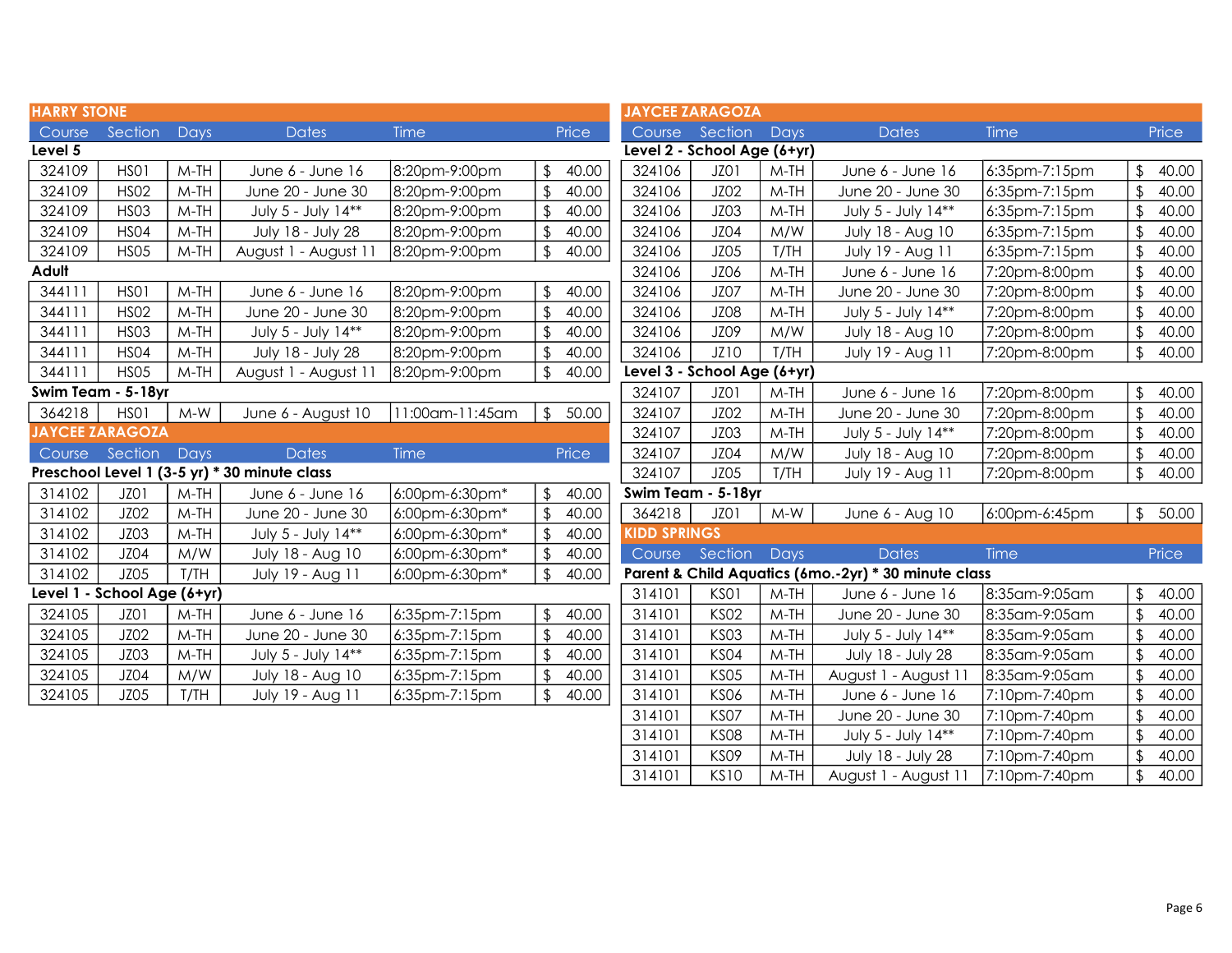| <b>KIDD SPRINGS</b> |                             |        |                                              |               |                         | <b>KIDD SPRINGS</b>         |                             |        |                      |                |                         |              |
|---------------------|-----------------------------|--------|----------------------------------------------|---------------|-------------------------|-----------------------------|-----------------------------|--------|----------------------|----------------|-------------------------|--------------|
| Course              | Section                     | Days   | <b>Dates</b>                                 | <b>Time</b>   | Price                   | Course Section              |                             | Days   | <b>Dates</b>         | Time           |                         | <b>Price</b> |
|                     |                             |        | Preschool Level 1 (3-5 yr) * 30 minute class |               |                         | Level 2 - School Age (6+yr) |                             |        |                      |                |                         |              |
| 314102              | KSO1                        | $M-TH$ | June 6 - June 16                             | 8:35am-9:05am | 40.00<br>\$.            | 324106                      | KS01                        | $M-TH$ | June 6 - June 16     | 9:55am-10:35am | \$                      | 40.00        |
| 314102              | <b>KS02</b>                 | $M-TH$ | June 20 - June 30                            | 8:35am-9:05am | \$<br>40.00             | 324106                      | <b>KS02</b>                 | $M-TH$ | June 20 - June 30    | 9:55am-10:35am | $\sqrt[6]{\frac{1}{2}}$ | 40.00        |
| 314102              | KS03                        | $M-TH$ | July 5 - July 14**                           | 8:35am-9:05am | \$<br>40.00             | 324106                      | KS03                        | $M-TH$ | July 5 - July 14**   | 9:55am-10:35am | $\frac{1}{2}$           | 40.00        |
| 314102              | <b>KS04</b>                 | $M-TH$ | July 18 - July 28                            | 8:35am-9:05am | \$<br>40.00             | 324106                      | <b>KS04</b>                 | $M-TH$ | July 18 - July 28    | 9:55am-10:35am | $\frac{1}{2}$           | 40.00        |
| 314102              | <b>KS05</b>                 | M-TH   | August 1 - August 11                         | 8:35am-9:05am | \$<br>40.00             | 324106                      | <b>KS05</b>                 | $M-TH$ | August 1 - August 11 | 9:55am-10:35am | $\sqrt[6]{\frac{1}{2}}$ | 40.00        |
| 314102              | <b>KS06</b>                 | $M-TH$ | June 6 - June 16                             | 7:45pm-8:15pm | $\mathfrak{L}$<br>40.00 | 324106                      | <b>KS06</b>                 | $M-TH$ | June 6 - June 16     | 7:00pm-7:40pm  | $\sqrt[6]{\frac{1}{2}}$ | 40.00        |
| 314102              | KS07                        | $M-TH$ | June 20 - June 30                            | 7:45pm-8:15pm | $\sqrt{2}$<br>40.00     | 324106                      | KS07                        | $M-TH$ | June 20 - June 30    | 7:00pm-7:40pm  | $\sqrt[6]{\frac{1}{2}}$ | 40.00        |
| 314102              | <b>KS08</b>                 | $M-TH$ | July 5 - July 14**                           | 7:45pm-8:15pm | $\sqrt[6]{2}$<br>40.00  | 324106                      | <b>KS08</b>                 | $M-TH$ | July 5 - July 14**   | 7:00pm-7:40pm  | $\frac{1}{2}$           | 40.00        |
| 314102              | KSO9                        | $M-TH$ | July 18 - July 28                            | 7:45pm-8:15pm | 40.00<br>\$             | 324106                      | <b>KS09</b>                 | $M-TH$ | July 18 - July 28    | 7:00pm-7:40pm  | $\frac{1}{2}$           | 40.00        |
| 314102              | <b>KS10</b>                 | $M-TH$ | August 1 - August 11                         | 7:45pm-8:15pm | \$<br>40.00             | 324106                      | <b>KS10</b>                 | $M-TH$ | August 1 - August 11 | 7:00pm-7:40pm  | $\frac{1}{2}$           | 40.00        |
|                     |                             |        | Preschool Level 2 (3-5 yr) * 30 minute class |               |                         |                             | Level 3 - School Age (6+yr) |        |                      |                |                         |              |
| 314103              | KS01                        | $M-TH$ | June 6 - June 16                             | 8:35am-9:05am | 40.00<br>\$             | 324107                      | KS01                        | $M-TH$ | June 6 - June 16     | 9:10am-9:50am  | \$                      | 40.00        |
| 314103              | <b>KS02</b>                 | $M-TH$ | June 20 - June 30                            | 8:35am-9:05am | \$<br>40.00             | 324107                      | <b>KS02</b>                 | $M-TH$ | June 20 - June 30    | 9:10am-9:50am  | $\sqrt[6]{\frac{1}{2}}$ | 40.00        |
| 314103              | <b>KS03</b>                 | $M-TH$ | July 5 - July 14**                           | 8:35am-9:05am | $\mathfrak{L}$<br>40.00 | 324107                      | <b>KS03</b>                 | $M-TH$ | July 5 - July 14**   | 9:10am-9:50am  | $\mathfrak{D}$          | 40.00        |
| 314103              | KS04                        | $M-TH$ | July 18 - July 28                            | 8:35am-9:05am | $\sqrt{2}$<br>40.00     | 324107                      | <b>KS04</b>                 | $M-TH$ | July 18 - July 28    | 9:10am-9:50am  | $\frac{1}{2}$           | 40.00        |
| 314103              | <b>KS05</b>                 | M-TH   | August 1 - August 11                         | 8:35am-9:05am | \$<br>40.00             | 324107                      | <b>KS05</b>                 | $M-TH$ | August 1 - August 11 | 9:10am-9:50am  | $\frac{1}{2}$           | 40.00        |
| 314103              | <b>KS06</b>                 | $M-TH$ | June 6 - June 16                             | 8:20pm-8:50pm | \$<br>40.00             | 324107                      | <b>KS06</b>                 | $M-TH$ | June 6 - June 16     | 7:00pm-7:40pm  | $\frac{1}{2}$           | 40.00        |
| 314103              | KS07                        | $M-TH$ | June 20 - June 30                            | 8:20pm-8:50pm | \$<br>40.00             | 324107                      | KS07                        | $M-TH$ | June 20 - June 30    | 7:00pm-7:40pm  | $\frac{1}{2}$           | 40.00        |
| 314103              | <b>KS08</b>                 | $M-TH$ | July 5 - July 14**                           | 8:20pm-8:50pm | \$<br>40.00             | 324107                      | <b>KS08</b>                 | $M-TH$ | July 5 - July 14**   | 7:00pm-7:40pm  | $\sqrt[6]{\frac{1}{2}}$ | 40.00        |
| 314103              | <b>KS09</b>                 | $M-TH$ | July 18 - July 28                            | 8:20pm-8:50pm | \$<br>40.00             | 324107                      | <b>KS09</b>                 | $M-TH$ | July 18 - July 28    | 7:00pm-7:40pm  | $\sqrt[6]{\frac{1}{2}}$ | 40.00        |
| 314103              | <b>KS10</b>                 | $M-TH$ | August 1 - August 11                         | 8:20pm-8:50pm | 40.00<br>$\sqrt{2}$     | 324107                      | <b>KS10</b>                 | $M-TH$ | August 1 - August 11 | 7:00pm-7:40pm  | $\frac{1}{2}$           | 40.00        |
|                     | Level 1 - School Age (6+yr) |        |                                              |               |                         | Level 4                     |                             |        |                      |                |                         |              |
| 324105              | KSO1                        | $M-TH$ | June 6 - June 16                             | 9:10am-9:50am | \$<br>40.00             | 324108                      | KS01                        | $M-TH$ | June 6 - June 16     | 9:55am-10:35am | $\sqrt[6]{2}$           | 40.00        |
| 324105              | <b>KS02</b>                 | $M-TH$ | June 20 - June 30                            | 9:10am-9:50am | \$<br>40.00             | 324108                      | <b>KS02</b>                 | $M-TH$ | June 20 - June 30    | 9:55am-10:35am | $\frac{1}{2}$           | 40.00        |
| 324105              | <b>KS03</b>                 | $M-TH$ | July 5 - July 14**                           | 9:10am-9:50am | \$<br>40.00             | 324108                      | <b>KS03</b>                 | $M-TH$ | July 5 - July 14**   | 9:55am-10:35am | $\sqrt[6]{2}$           | 40.00        |
| 324105              | KS04                        | $M-TH$ | July 18 - July 28                            | 9:10am-9:50am | \$<br>40.00             | 324108                      | <b>KS04</b>                 | $M-TH$ | July 18 - July 28    | 9:55am-10:35am | $\frac{1}{2}$           | 40.00        |
| 324105              | <b>KS05</b>                 | M-TH   | August 1 - August 11                         | 9:10am-9:50am | \$<br>40.00             | 324108                      | <b>KS05</b>                 | $M-TH$ | August 1 - August 11 | 9:55am-10:35am | $\frac{1}{2}$           | 40.00        |
| 324105              | <b>KS06</b>                 | M-TH   | June 6 - June 16                             | 7:00pm-7:40pm | \$<br>40.00             | 324108                      | <b>KS06</b>                 | $M-TH$ | June 6 - June 16     | 7:45pm-8:25pm  | \$                      | 40.00        |
| 324105              | KS07                        | $M-TH$ | June 20 - June 30                            | 7:00pm-7:40pm | \$<br>40.00             | 324108                      | KS07                        | $M-TH$ | June 20 - June 30    | 7:45pm-8:25pm  | $\sqrt[6]{\frac{1}{2}}$ | 40.00        |
| 324105              | <b>KS08</b>                 | $M-TH$ | July 5 - July 14**                           | 7:00pm-7:40pm | \$<br>40.00             | 324108                      | <b>KS08</b>                 | $M-TH$ | July 5 - July 14**   | 7:45pm-8:25pm  | $\sqrt[6]{\frac{1}{2}}$ | 40.00        |
| 324105              | <b>KS09</b>                 | $M-TH$ | July 18 - July 28                            | 7:00pm-7:40pm | 40.00<br>\$             | 324108                      | <b>KS09</b>                 | $M-TH$ | July 18 - July 28    | 7:45pm-8:25pm  | $\frac{1}{2}$           | 40.00        |
| 324105              | <b>KS10</b>                 | $M-TH$ | August 1 - August 11                         | 7:00pm-7:40pm | \$<br>40.00             | 324108                      | <b>KS10</b>                 | $M-TH$ | August 1 - August 11 | 7:45pm-8:25pm  | $\sqrt[6]{\frac{1}{2}}$ | 40.00        |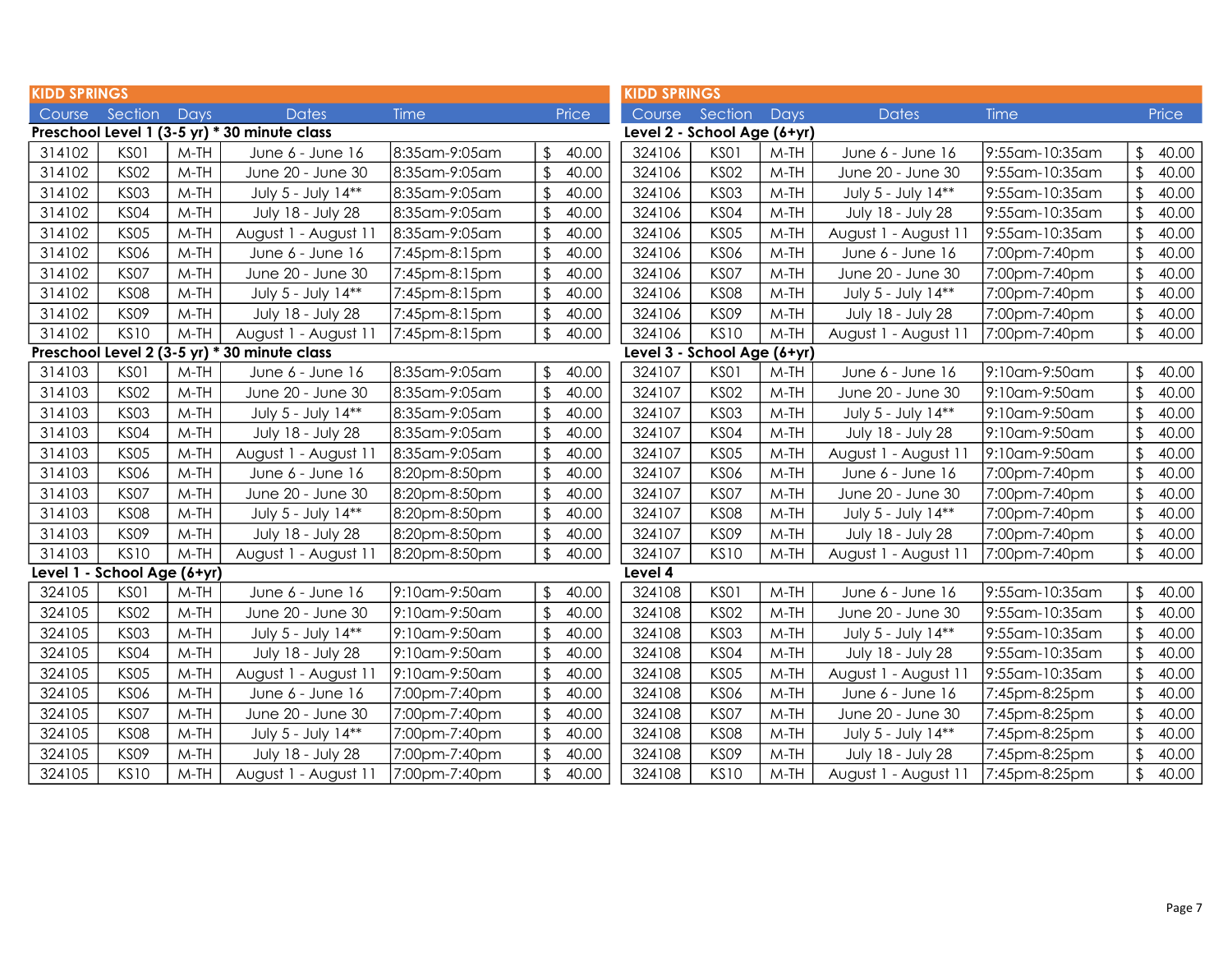| <b>KIDD SPRINGS</b>   |                    |        |                                                      |                 |                         |       | <b>LAKE HIGHLANDS</b> |                  |        |                                              |                |                |       |
|-----------------------|--------------------|--------|------------------------------------------------------|-----------------|-------------------------|-------|-----------------------|------------------|--------|----------------------------------------------|----------------|----------------|-------|
| Course                | Section            | Days   | <b>Dates</b>                                         | Time            |                         | Price |                       | Course Section   | Days   | <b>Dates</b>                                 | <b>Time</b>    |                | Price |
| Level 5               |                    |        |                                                      |                 |                         |       |                       |                  |        | Preschool Level 1 (3-5 yr) * 30 minute class |                |                |       |
| 324109                | KS01               | $M-TH$ | June 6 - June 16                                     | 7:45pm-8:25pm   | $\frac{1}{2}$           | 40.00 | 314102                | LH01             | $M-TH$ | June 6 - June 16                             | 8:40am-9:10am* | \$             | 40.00 |
| 324109                | <b>KS02</b>        | $M-TH$ | June 20 - June 30                                    | 7:45pm-8:25pm   | \$                      | 40.00 | 314102                | LH02             | $M-TH$ | June 20 - June 30                            | 8:40am-9:10am* | \$             | 40.00 |
| 324109                | <b>KS03</b>        | $M-TH$ | July 5 - July 14**                                   | 7:45pm-8:25pm   | $\sqrt[6]{\frac{1}{2}}$ | 40.00 | 314102                | LH <sub>03</sub> | $M-TH$ | July 5 - July 14**                           | 8:40am-9:10am* | \$             | 40.00 |
| 324109                | KS <sub>04</sub>   | $M-TH$ | July 18 - July 28                                    | 7:45pm-8:25pm   | \$                      | 40.00 | 314102                | LH <sub>04</sub> | $M-TH$ | July 18 - July 28                            | 8:40am-9:10am* |                | 40.00 |
| 324109                | <b>KS05</b>        | $M-TH$ | August 1 - August 11                                 | 7:45pm-8:25pm   | $\sqrt[6]{\frac{1}{2}}$ | 40.00 | 314102                | LH <sub>05</sub> | $M-TH$ | August 1 - August 11                         | 8:40am-9:10am* | \$             | 40.00 |
| Adult                 |                    |        |                                                      |                 |                         |       | 314102                | LH06             | $M-TH$ | June 6 - June 16                             | 7:00pm-7:30pm* | $\mathfrak{L}$ | 40.00 |
| 344111                | KS01               | $M-TH$ | June 6 - June 16                                     | 7:45pm-8:25pm   | $\frac{1}{2}$           | 40.00 | 314102                | LH07             | $M-TH$ | June 20 - June 30                            | 7:00pm-7:30pm* |                | 40.00 |
| 344111                | <b>KS02</b>        | $M-TH$ | June 20 - June 30                                    | 7:45pm-8:25pm   | $\sqrt[6]{\frac{1}{2}}$ | 40.00 | 314102                | LH <sub>08</sub> | $M-TH$ | July 5 - July 14**                           | 7:00pm-7:30pm* |                | 40.00 |
| 344111                | <b>KS03</b>        | $M-TH$ | July 5 - July 14**                                   | 7:45pm-8:25pm   | \$                      | 40.00 | 314102                | LH <sub>09</sub> | $M-TH$ | July 18 - July 28                            | 7:00pm-7:30pm* |                | 40.00 |
| 344111                | KS <sub>04</sub>   | $M-TH$ | July 18 - July 28                                    | 7:45pm-8:25pm   | $\sqrt{2}$              | 40.00 | 314102                | <b>LH10</b>      | $M-TH$ | August 1 - August 11                         | 7:00pm-7:30pm* | \$             | 40.00 |
| 344111                | <b>KS05</b>        | $M-TH$ | August 1 - August 11                                 | 7:45pm-8:25pm   | $\sqrt[6]{\frac{1}{2}}$ | 40.00 |                       |                  |        | Preschool Level 2 (3-5 yr) * 30 minute class |                |                |       |
|                       | Swim Team - 5-18yr |        |                                                      |                 |                         |       | 314103                | LH01             | $M-TH$ | June 6 - June 16                             | 8:40am-9:10am* | $\mathfrak{L}$ | 40.00 |
| 364218                | KS01               | $M-W$  | June 6 - August 10                                   | 10:40am-11:25am | $\sqrt{2}$              | 50.00 | 314103                | LH <sub>02</sub> | $M-TH$ | June 20 - June 30                            | 8:40am-9:10am* | $\mathfrak{L}$ | 40.00 |
| 364218                | <b>KS02</b>        | $M-W$  | June 6 - August 10                                   | 11:30am-12:15pm | \$                      | 50.00 | 314103                | LH <sub>03</sub> | $M-TH$ | July 5 - July 14**                           | 8:40am-9:10am* | \$             | 40.00 |
| 364219                | <b>KS03</b>        | $M-W$  | June 6 - August 10                                   | 8:30pm-9:15pm   | $\mathfrak{L}$          | 50.00 | 314103                | LH <sub>04</sub> | $M-TH$ | July 18 - July 28                            | 8:40am-9:10am* | $\mathfrak{L}$ | 40.00 |
| <b>LAKE HIGHLANDS</b> |                    |        |                                                      |                 |                         |       | 314103                | LH <sub>05</sub> | M-TH   | August 1 - August 11                         | 8:40am-9:10am* |                | 40.00 |
| Course                | Section            | Days   | <b>Dates</b>                                         | <b>Time</b>     |                         | Price | 314103                | <b>LH06</b>      | $M-TH$ | June 6 - June 16                             | 7:00pm-7:30pm* |                | 40.00 |
|                       |                    |        | Parent & Child Aquatics (6mo.-2yr) * 30 minute class |                 |                         |       | 314103                | LH07             | $M-TH$ | June 20 - June 30                            | 7:00pm-7:30pm* | $\mathcal{S}$  | 40.00 |
| 314101                | LH <sub>0</sub> 1  | $M-TH$ | June 6 - June 16                                     | 8:40am-9:10am*  | $\sqrt{2}$              | 40.00 | 314103                | LH <sub>08</sub> | $M-TH$ | July 5 - July 14**                           | 7:00pm-7:30pm* | \$             | 40.00 |
| 314101                | <b>LH02</b>        | $M-TH$ | June 20 - June 30                                    | 8:40am-9:10am*  | $\sqrt[6]{\frac{1}{2}}$ | 40.00 | 314103                | LH <sub>09</sub> | $M-TH$ | July 18 - July 28                            | 7:00pm-7:30pm* | $\mathfrak{L}$ | 40.00 |
| 314101                | LH <sub>03</sub>   | $M-TH$ | July 5 - July 14**                                   | 8:40am-9:10am*  | $\sqrt[6]{\frac{1}{2}}$ | 40.00 | 314103                | <b>LH10</b>      | $M-TH$ | August 1 - August 11                         | 7:00pm-7:30pm* | $\mathfrak{L}$ | 40.00 |
| 314101                | LH <sub>04</sub>   | $M-TH$ | July 18 - July 28                                    | 8:40am-9:10am*  | \$                      | 40.00 |                       |                  |        |                                              |                |                |       |
| 314101                | LH <sub>05</sub>   | $M-TH$ | August 1 - August 1                                  | 8:40am-9:10am*  | \$                      | 40.00 |                       |                  |        |                                              |                |                |       |
| 314101                | LH <sub>06</sub>   | $M-TH$ | June 6 - June 16                                     | 7:00pm-7:30pm*  | \$                      | 40.00 |                       |                  |        |                                              |                |                |       |
| 314101                | LH <sub>07</sub>   | $M-TH$ | June 20 - June 30                                    | 7:00pm-7:30pm*  | \$                      | 40.00 |                       |                  |        |                                              |                |                |       |
| 314101                | LH <sub>08</sub>   | $M-TH$ | July 5 - July 14**                                   | 7:00pm-7:30pm*  | $\sqrt[6]{\frac{1}{2}}$ | 40.00 |                       |                  |        |                                              |                |                |       |
| 314101                | LH <sub>09</sub>   | $M-TH$ | July 18 - July 28                                    | 7:00pm-7:30pm*  | \$                      | 40.00 |                       |                  |        |                                              |                |                |       |
| 314101                | <b>LH10</b>        | $M-TH$ | August 1 - August 11                                 | 7:00pm-7:30pm*  | \$                      | 40.00 |                       |                  |        |                                              |                |                |       |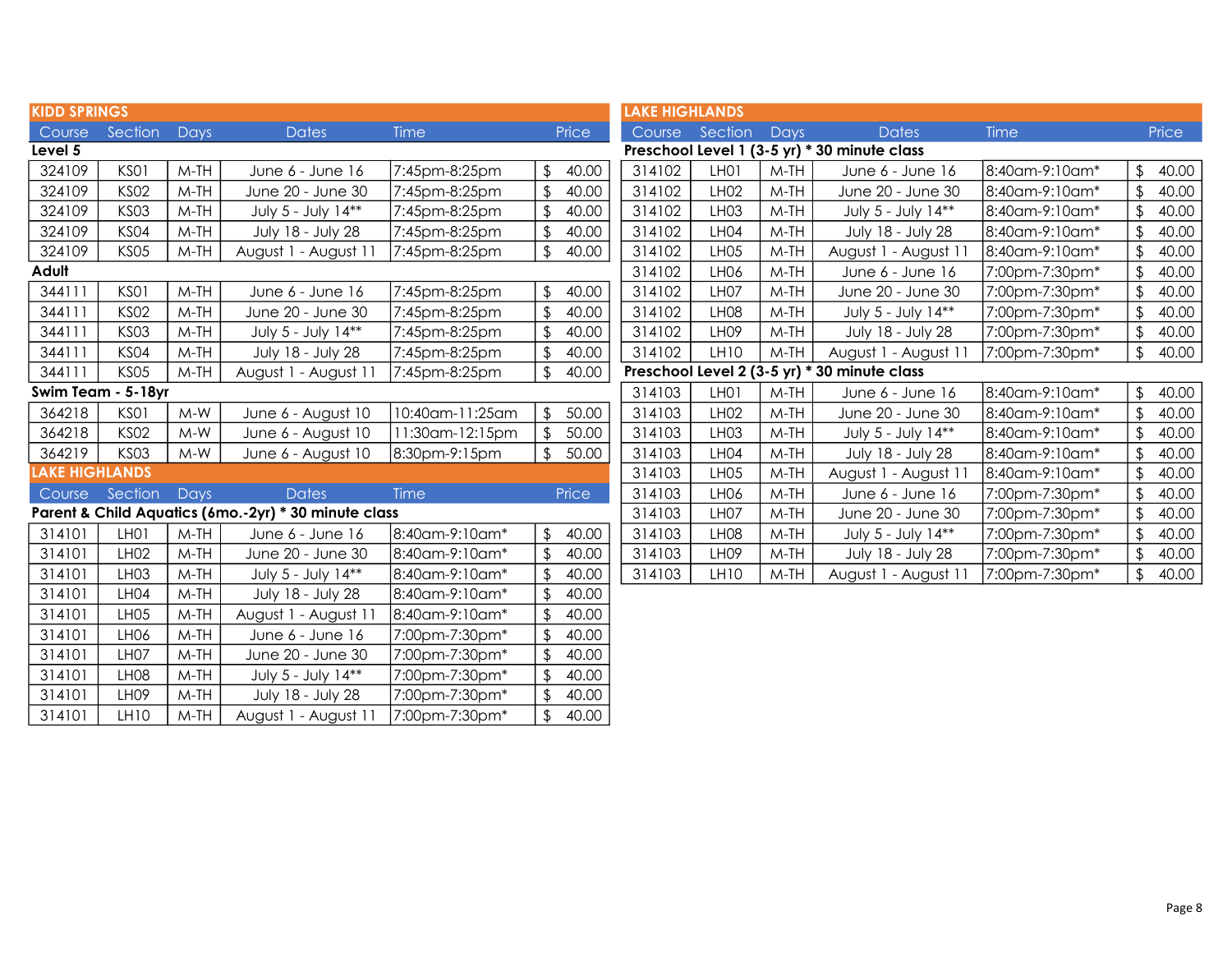| <b>LAKE HIGHLANDS</b> |                             |        |                          |                 |                         |       | <b>LAKE HIGHLANDS</b>       |                   |        |                      |                 |                         |       |
|-----------------------|-----------------------------|--------|--------------------------|-----------------|-------------------------|-------|-----------------------------|-------------------|--------|----------------------|-----------------|-------------------------|-------|
| Course                | Section                     | Days   | <b>Dates</b>             | <b>Time</b>     |                         | Price |                             | Course Section    | Days   | <b>Dates</b>         | Time            |                         | Price |
|                       | Level 1 - School Age (6+yr) |        |                          |                 |                         |       | Level 3 - School Age (6+yr) |                   |        |                      |                 |                         |       |
| 324105                | LH <sub>0</sub> 1           | $M-TH$ | June 6 - June 16         | 9:15am-9:55am   | $\frac{1}{2}$           | 40.00 | 324107                      | LH01              | $M-TH$ | June 6 - June 16     | 9:15am-9:55am   | \$                      | 40.00 |
| 324105                | LH <sub>02</sub>            | $M-TH$ | June 20 - June 30        | 9:15am-9:55am   | $\mathfrak{L}$          | 40.00 | 324107                      | LH <sub>02</sub>  | $M-TH$ | June 20 - June 30    | 9:15am-9:55am   | $\mathfrak{D}$          | 40.00 |
| 324105                | LH <sub>03</sub>            | $M-TH$ | July 5 - July 14**       | 9:15am-9:55am   | $\mathfrak{L}$          | 40.00 | 324107                      | LH <sub>03</sub>  | $M-TH$ | July 5 - July 14**   | 9:15am-9:55am   | $\mathfrak{D}$          | 40.00 |
| 324105                | LH <sub>04</sub>            | $M-TH$ | July 18 - July 28        | 9:15am-9:55am   | \$                      | 40.00 | 324107                      | LH04              | $M-TH$ | July 18 - July 28    | 9:15am-9:55am   | $\sqrt[6]{2}$           | 40.00 |
| 324105                | LH <sub>05</sub>            | $M-TH$ | August 1 - August 11     | 9:15am-9:55am   | $\frac{1}{2}$           | 40.00 | 324107                      | LH <sub>05</sub>  | $M-TH$ | August 1 - August 11 | 9:15am-9:55am   | \$                      | 40.00 |
| 324105                | LH <sub>06</sub>            | $M-TH$ | June 6 - June 16         | 10:00am-10:40am | \$                      | 40.00 | 324107                      | LH <sub>06</sub>  | $M-TH$ | June 6 - June 16     | 7:35pm-8:15pm   | \$                      | 40.00 |
| 324105                | LH07                        | $M-TH$ | June 20 - June 30        | 10:00am-10:40am | \$                      | 40.00 | 324107                      | LH07              | $M-TH$ | June 20 - June 30    | 7:35pm-8:15pm   | \$                      | 40.00 |
| 324105                | LH <sub>08</sub>            | $M-TH$ | July 5 - July 14**       | 10:00am-10:40am | \$                      | 40.00 | 324107                      | LH <sub>08</sub>  | $M-TH$ | July 5 - July 14**   | 7:35pm-8:15pm   | \$                      | 40.00 |
| 324105                | LH <sub>09</sub>            | $M-TH$ | July 18 - July 28        | 10:00am-10:40am | $\mathfrak{D}$          | 40.00 | 324107                      | LH <sub>09</sub>  | $M-TH$ | July 18 - July 28    | 7:35pm-8:15pm   | \$                      | 40.00 |
| 324105                | LH10                        | $M-TH$ | August 1 - August 11     | 10:00am-10:40am | \$                      | 40.00 | 324107                      | <b>LH10</b>       | $M-TH$ | August 1 - August 11 | 7:35pm-8:15pm   | $\frac{1}{2}$           | 40.00 |
| 324105                | LH11                        | $M-TH$ | June 6 - June 16         | 7:35pm-8:15pm   | \$                      | 40.00 | Level 4                     |                   |        |                      |                 |                         |       |
| 324105                | LH12                        | $M-TH$ | June 20 - June 30        | 7:35pm-8:15pm   | \$                      | 40.00 | 324108                      | LH01              | $M-TH$ | June 6 - June 16     | 10:00am-10:40am | \$                      | 40.00 |
| 324105                | LH <sub>13</sub>            | $M-TH$ | July 5 - July 14**       | 7:35pm-8:15pm   | \$                      | 40.00 | 324108                      | <b>LH02</b>       | $M-TH$ | June 20 - June 30    | 10:00am-10:40am | \$                      | 40.00 |
| 324105                | LH14                        | $M-TH$ | July 18 - July 28        | 7:35pm-8:15pm   | $\sqrt{2}$              | 40.00 | 324108                      | LH <sub>03</sub>  | $M-TH$ | July 5 - July 14**   | 10:00am-10:40am | \$                      | 40.00 |
| 324105                | LH15                        | $M-TH$ | August 1 - August 11     | 7:35pm-8:15pm   | $\frac{1}{2}$           | 40.00 | 324108                      | LH04              | $M-TH$ | July 18 - July 28    | 10:00am-10:40am | $\sqrt[6]{\frac{1}{2}}$ | 40.00 |
|                       | Level 2 - School Age (6+yr) |        |                          |                 |                         |       | 324108                      | LH <sub>05</sub>  | $M-TH$ | August 1 - August 11 | 10:00am-10:40am | $\sqrt{2}$              | 40.00 |
| 324106                | LH <sub>0</sub> 1           | $M-TH$ | June 6 - June 16         | 9:15am-9:55am   | $\frac{1}{2}$           | 40.00 | 324108                      | LH <sub>06</sub>  | $M-TH$ | June 6 - June 16     | 8:20pm-9:00pm   | $\sqrt[6]{\frac{1}{2}}$ | 40.00 |
| 324106                | LH <sub>02</sub>            | $M-TH$ | June 20 - June 30        | 9:15am-9:55am   | $\sqrt[6]{\frac{1}{2}}$ | 40.00 | 324108                      | LH07              | $M-TH$ | June 20 - June 30    | 8:20pm-9:00pm   | $\sqrt[6]{2}$           | 40.00 |
| 324106                | LH <sub>03</sub>            | $M-TH$ | July 5 - July 14**       | 9:15am-9:55am   | $\frac{1}{2}$           | 40.00 | 324108                      | LH <sub>08</sub>  | $M-TH$ | July 5 - July 14**   | 8:20pm-9:00pm   | $\sqrt{2}$              | 40.00 |
| 324106                | LH04                        | $M-TH$ | July 18 - July 28        | 9:15am-9:55am   | \$                      | 40.00 | 324108                      | LH <sub>09</sub>  | $M-TH$ | July 18 - July 28    | 8:20pm-9:00pm   | $\frac{1}{2}$           | 40.00 |
| 324106                | LH <sub>05</sub>            | $M-TH$ | August 1 - August 11     | 9:15am-9:55am   | $\sqrt[6]{\frac{1}{2}}$ | 40.00 | 324108                      | <b>LH10</b>       | $M-TH$ | August 1 - August 11 | 8:20pm-9:00pm   | \$                      | 40.00 |
| 324106                | LH <sub>06</sub>            | $M-TH$ | June 6 - June 16         | 10:00am-10:40am | $\frac{1}{2}$           | 40.00 | Level 5                     |                   |        |                      |                 |                         |       |
| 324106                | LH07                        | $M-TH$ | June 20 - June 30        | 10:00am-10:40am | $\mathfrak{D}$          | 40.00 | 324109                      | LH01              | $M-TH$ | June 6 - June 16     | 8:20pm-9:00pm   | \$                      | 40.00 |
| 324106                | LH <sub>08</sub>            | $M-TH$ | July 5 - July 14**       | 10:00am-10:40am | \$                      | 40.00 | 324109                      | LH02              | $M-TH$ | June 20 - June 30    | 8:20pm-9:00pm   | $\boldsymbol{\theta}$   | 40.00 |
| 324106                | LH <sub>09</sub>            | $M-TH$ | <b>July 18 - July 28</b> | 10:00am-10:40am | \$                      | 40.00 | 324109                      | LH <sub>03</sub>  | $M-TH$ | July 5 - July 14**   | 8:20pm-9:00pm   | \$                      | 40.00 |
| 324106                | <b>LH10</b>                 | $M-TH$ | August 1 - August 11     | 10:00am-10:40am | \$                      | 40.00 | 324109                      | LH04              | $M-TH$ | July 18 - July 28    | 8:20pm-9:00pm   | $\frac{1}{2}$           | 40.00 |
| 324106                | LH <sub>11</sub>            | $M-TH$ | June 6 - June 16         | 7:35pm-8:15pm   | $\frac{1}{2}$           | 40.00 | 324109                      | LH <sub>05</sub>  | $M-TH$ | August 1 - August 11 | 8:20pm-9:00pm   | $\frac{1}{2}$           | 40.00 |
| 324106                | LH12                        | $M-TH$ | June 20 - June 30        | 7:35pm-8:15pm   | $\mathfrak{L}$          | 40.00 | Adult                       |                   |        |                      |                 |                         |       |
| 324106                | LH <sub>13</sub>            | $M-TH$ | July 5 - July 14**       | 7:35pm-8:15pm   | $\frac{1}{2}$           | 40.00 | 344111                      | LH <sub>0</sub> 1 | $M-TH$ | June 6 - June 16     | 8:20pm-9:00pm   | \$                      | 40.00 |
| 324106                | LH14                        | $M-TH$ | July 18 - July 28        | 7:35pm-8:15pm   | $\sqrt[6]{\frac{1}{2}}$ | 40.00 | 344111                      | LH <sub>02</sub>  | $M-TH$ | June 20 - June 30    | 8:20pm-9:00pm   | $\sqrt[6]{2}$           | 40.00 |
| 324106                | LH15                        | $M-TH$ | August 1 - August 11     | 7:35pm-8:15pm   | $\sqrt[6]{\frac{1}{2}}$ | 40.00 | 344111                      | LH <sub>03</sub>  | $M-TH$ | July 5 - July 14**   | 8:20pm-9:00pm   | \$                      | 40.00 |
|                       |                             |        |                          |                 |                         |       | 344111                      | LH <sub>04</sub>  | $M-TH$ | July 18 - July 28    | 8:20pm-9:00pm   | $\sqrt[6]{2}$           | 40.00 |
|                       |                             |        |                          |                 |                         |       | 344111                      | LH <sub>05</sub>  | $M-TH$ | August 1 - August 11 | 8:20pm-9:00pm   | $\sqrt[6]{2}$           | 40.00 |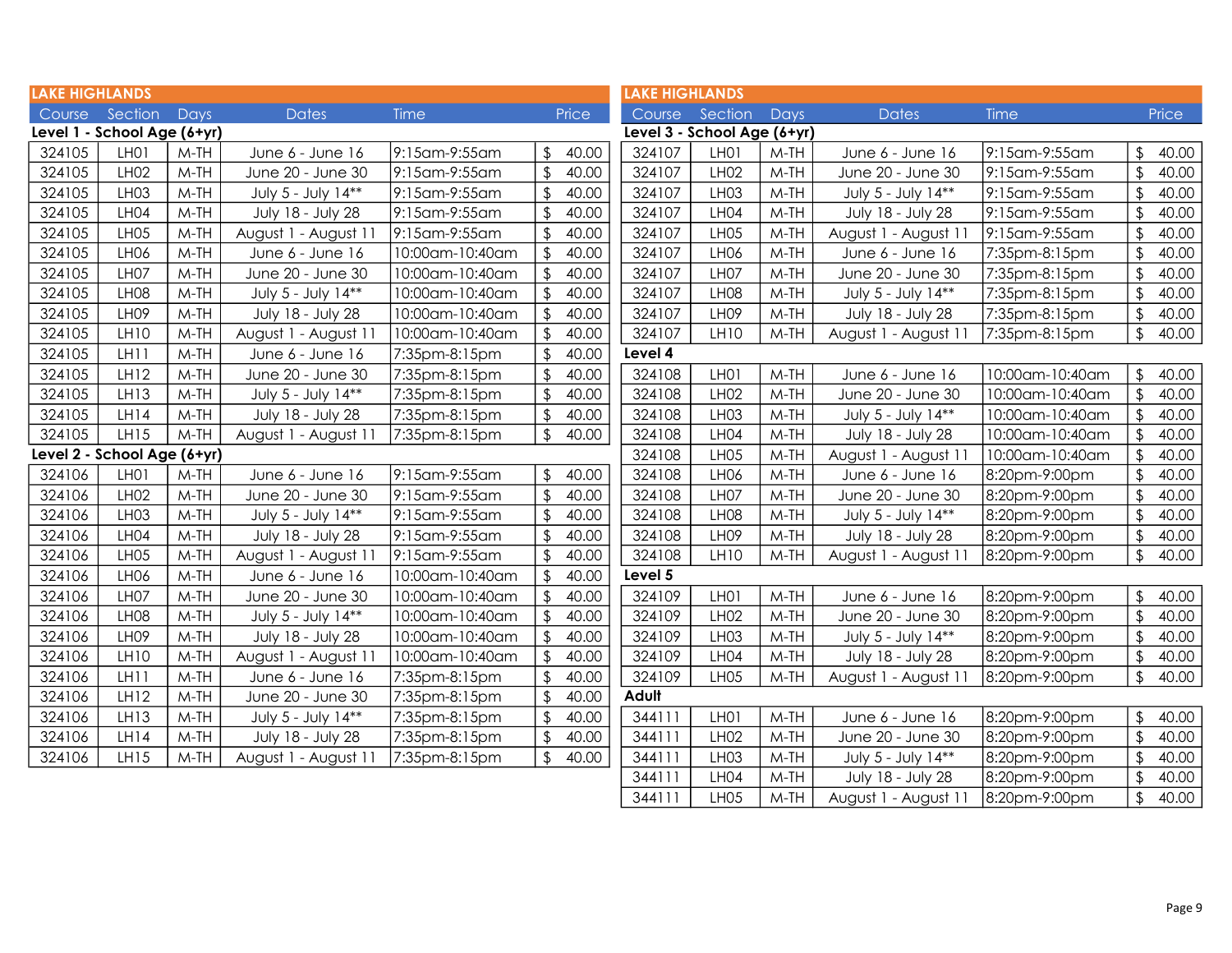| <b>LAKE HIGHLANDS</b> |                    |             |                                                      |                  |                         |       | <b>MARTIN WEISS</b> |                             |        |                                              |                   |               |       |
|-----------------------|--------------------|-------------|------------------------------------------------------|------------------|-------------------------|-------|---------------------|-----------------------------|--------|----------------------------------------------|-------------------|---------------|-------|
|                       | Course Section     | <b>Days</b> | <b>Dates</b>                                         | Time             |                         | Price | Course              | Section                     | Days   | <b>Dates</b>                                 | <b>Time</b>       |               | Price |
|                       | Swim Team - 5-18yr |             |                                                      |                  |                         |       |                     |                             |        | Preschool Level 2 (3-5 yr) * 30 minute class |                   |               |       |
| 364218                | LH <sub>0</sub> 1  | $M-W$       | June 6 - August 10                                   | 10:45am-11:30am  | \$                      | 50.00 | 314103              | MW01                        | $M-TH$ | June 6 - June 16                             | 9:55am -10:25am*  | \$            | 40.00 |
| 364218                | LH <sub>02</sub>   | $M-W$       | June 6 - August 10                                   | 11:30am-12:15pm  | $\mathfrak{L}$          | 50.00 | 314103              | <b>MW02</b>                 | $M-TH$ | June 20 - June 30                            | 9:55am -10:25am*  | \$            | 40.00 |
| <b>MARTIN WEISS</b>   |                    |             |                                                      |                  |                         |       | 314103              | <b>MW03</b>                 | M-TH   | July 5 - July 14**                           | 9:55am -10:25am*  | \$            | 40.00 |
| Course                | Section            | Days        | <b>Dates</b>                                         | Time             |                         | Price | 314103              | MW04                        | $M-TH$ | July 18 - July 28                            | 9:55am -10:25am*  | \$            | 40.00 |
|                       |                    |             | Parent & Child Aquatics (6mo.-2yr) * 30 minute class |                  |                         |       | 314103              | <b>MW05</b>                 | $M-TH$ | August 1 - August 11                         | 9:55am - 10:25am* | $\frac{1}{2}$ | 40.00 |
| 314101                | MW01               | $M-TH$      | June 6 - June 16                                     | 9:55am -10:25am* | \$                      | 40.00 | 314103              | <b>MW06</b>                 | M-TH   | June 6 - June 16                             | 6:00pm-6:30pm*    | \$            | 40.00 |
| 314101                | <b>MW02</b>        | $M-TH$      | June 20 - June 30                                    | 9:55am -10:25am* | $\sqrt[6]{\frac{1}{2}}$ | 40.00 | 314103              | <b>MW07</b>                 | M-TH   | June 20 - June 30                            | 6:00pm-6:30pm*    | \$            | 40.00 |
| 314101                | <b>MW03</b>        | M-TH        | July 5 - July 14**                                   | 9:55am -10:25am* |                         | 40.00 | 314103              | <b>MW08</b>                 | M-TH   | July 5 - July 14**                           | 6:00pm-6:30pm*    |               | 40.00 |
| 314101                | MW04               | $M-TH$      | July 18 - July 28                                    | 9:55am -10:25am* |                         | 40.00 | 314103              | <b>MW09</b>                 | $M-TH$ | July 18 - July 28                            | 6:00pm-6:30pm*    | \$            | 40.00 |
| 314101                | <b>MW05</b>        | $M-TH$      | August 1 - August 1                                  | 9:55am -10:25am* |                         | 40.00 | 314103              | <b>MW10</b>                 | $M-TH$ | August 1 - August 11                         | 6:00pm-6:30pm*    | \$            | 40.00 |
| 314101                | MW06               | $M-TH$      | June 6 - June 16                                     | 6:00pm-6:30pm*   |                         | 40.00 |                     | Level 1 - School Age (6+yr) |        |                                              |                   |               |       |
| 314101                | MW07               | $M-TH$      | June 20 - June 30                                    | 6:00pm-6:30pm*   |                         | 40.00 | 324105              | MW01                        | $M-TH$ | June 6 - June 16                             | 10:30am-11:10am   | $\mathbb{S}$  | 40.00 |
| 314101                | <b>MW08</b>        | $M-TH$      | July 5 - July 14**                                   | 6:00pm-6:30pm*   |                         | 40.00 | 324105              | <b>MW02</b>                 | M-TH   | June 20 - June 30                            | 10:30am-11:10am   |               | 40.00 |
| 314101                | MW09               | $M-TH$      | July 18 - July 28                                    | 6:00pm-6:30pm*   |                         | 40.00 | 324105              | MW03                        | $M-TH$ | July 5 - July 14**                           | 10:30am-11:10am   | \$            | 40.00 |
| 314101                | <b>MW10</b>        | $M-TH$      | August 1 - August 1                                  | 6:00pm-6:30pm*   | $\mathfrak{L}$          | 40.00 | 324105              | MW04                        | $M-TH$ | July 18 - July 28                            | 10:30am-11:10am   |               | 40.00 |
|                       |                    |             | Preschool Level 1 (3-5 yr) * 30 minute class         |                  |                         |       | 324105              | MW05                        | $M-TH$ | August 1 - August 11                         | 10:30am-11:10am   | \$            | 40.00 |
| 314102                | MW01               | $M-TH$      | June 6 - June 16                                     | 9:55am -10:25am* | $\mathfrak{L}$          | 40.00 | 324105              | <b>MW06</b>                 | $M-TH$ | June 6 - June 16                             | 6:35pm-7:15pm     | \$            | 40.00 |
| 314102                | <b>MW02</b>        | $M-TH$      | June 20 - June 30                                    | 9:55am -10:25am* |                         | 40.00 | 324105              | MW07                        | $M-TH$ | June 20 - June 30                            | 6:35pm-7:15pm     | \$            | 40.00 |
| 314102                | MW03               | $M-TH$      | July 5 - July 14**                                   | 9:55am -10:25am* | $\mathcal{L}$           | 40.00 | 324105              | <b>MW08</b>                 | $M-TH$ | July 5 - July 14**                           | 6:35pm-7:15pm     | \$            | 40.00 |
| 314102                | MW04               | $M-TH$      | July 18 - July 28                                    | 9:55am -10:25am* |                         | 40.00 | 324105              | <b>MW09</b>                 | $M-TH$ | July 18 - July 28                            | 6:35pm-7:15pm     | \$            | 40.00 |
| 314102                | <b>MW05</b>        | $M-TH$      | August 1 - August 1                                  | 9:55am -10:25am* |                         | 40.00 | 324105              | <b>MW10</b>                 | $M-TH$ | August 1 - August 11                         | 6:35pm-7:15pm     | \$            | 40.00 |
| 314102                | MW06               | $M-TH$      | June 6 - June 16                                     | 6:00pm-6:30pm*   |                         | 40.00 |                     |                             |        |                                              |                   |               |       |
| 314102                | MW07               | M-TH        | June 20 - June 30                                    | 6:00pm-6:30pm*   |                         | 40.00 |                     |                             |        |                                              |                   |               |       |
| 314102                | <b>MW08</b>        | $M-TH$      | July 5 - July 14**                                   | 6:00pm-6:30pm*   |                         | 40.00 |                     |                             |        |                                              |                   |               |       |
| 314102                | <b>MW09</b>        | $M-TH$      | July 18 - July 28                                    | 6:00pm-6:30pm*   |                         | 40.00 |                     |                             |        |                                              |                   |               |       |
| 314102                | <b>MW10</b>        | $M-TH$      | August 1 - August 11                                 | 6:00pm-6:30pm*   | \$                      | 40.00 |                     |                             |        |                                              |                   |               |       |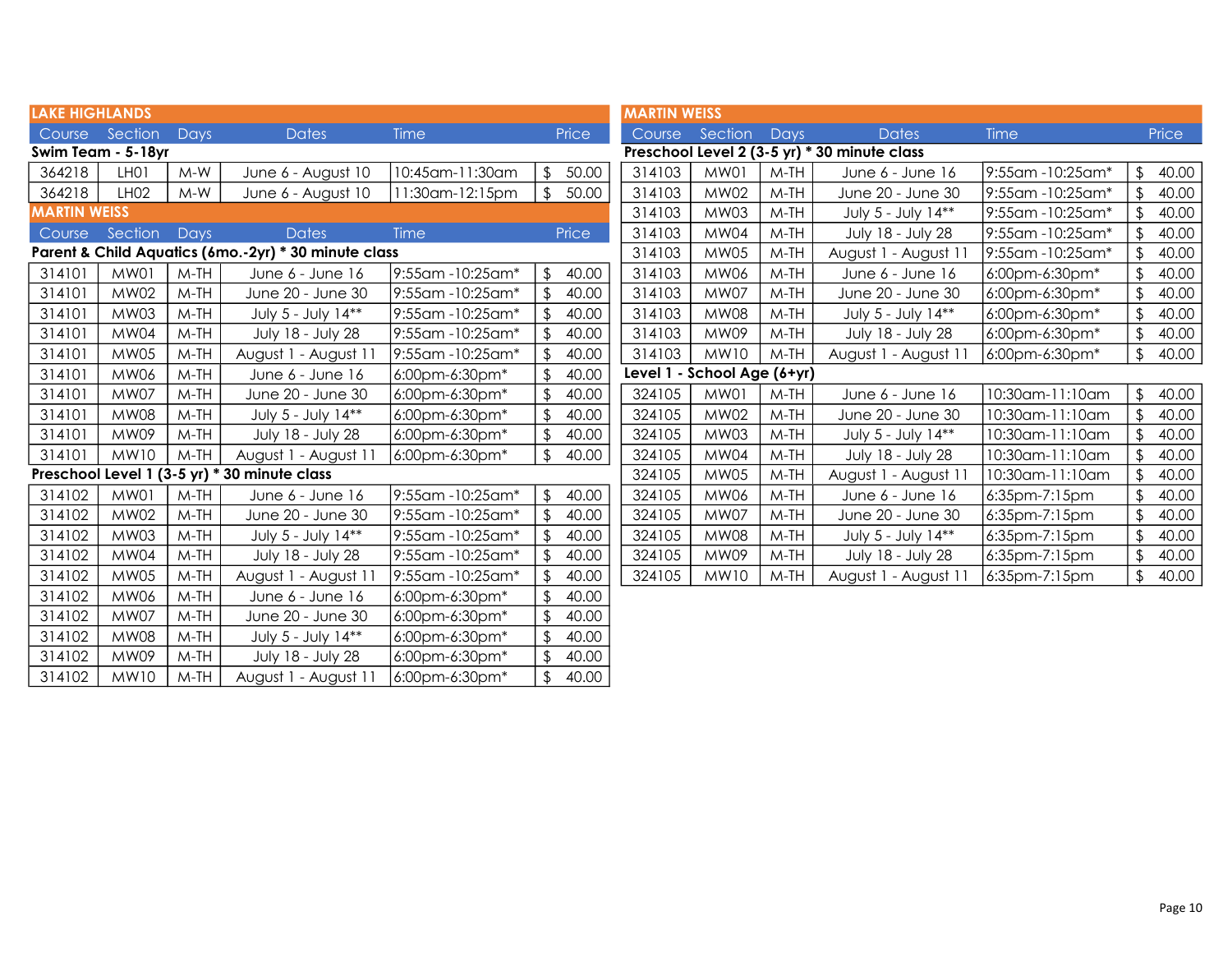| <b>MARTIN WEISS</b> |                             |        |                      |                 |                         |       | <b>MARTIN WEISS</b>  |                    |        |                                                      |                  |                         |       |
|---------------------|-----------------------------|--------|----------------------|-----------------|-------------------------|-------|----------------------|--------------------|--------|------------------------------------------------------|------------------|-------------------------|-------|
| Course              | Section                     | Days   | <b>Dates</b>         | <b>Time</b>     |                         | Price | Course               | Section            | Days   | <b>Dates</b>                                         | <b>Time</b>      |                         | Price |
|                     | Level 2 - School Age (6+yr) |        |                      |                 |                         |       | Adult                |                    |        |                                                      |                  |                         |       |
| 324106              | MW01                        | $M-TH$ | June 6 - June 16     | 11:15am-11:55am | \$                      | 40.00 | 344111               | MW01               | $M-TH$ | June 6 - June 16                                     | 7:20pm-8:00pm    | \$                      | 40.00 |
| 324106              | <b>MW02</b>                 | $M-TH$ | June 20 - June 30    | 11:15am-11:55am | \$                      | 40.00 | 344111               | <b>MW02</b>        | $M-TH$ | June 20 - June 30                                    | 7:20pm-8:00pm    | $\sqrt{2}$              | 40.00 |
| 324106              | <b>MW03</b>                 | $M-TH$ | July 5 - July 14**   | 11:15am-11:55am |                         | 40.00 | 344111               | MW03               | $M-TH$ | July 5 - July 14**                                   | 7:20pm-8:00pm    | $\mathfrak{L}$          | 40.00 |
| 324106              | <b>MW04</b>                 | $M-TH$ | July 18 - July 28    | 11:15am-11:55am | \$                      | 40.00 | 344111               | MW04               | $M-TH$ | July 18 - July 28                                    | 7:20pm-8:00pm    | \$                      | 40.00 |
| 324106              | <b>MW05</b>                 | $M-TH$ | August 1 - August 11 | 11:15am-11:55am | \$                      | 40.00 | 344111               | MW05               | $M-TH$ | August 1 - August 11                                 | 7:20pm-8:00pm    | $\mathfrak{L}$          | 40.00 |
| 324106              | <b>MW06</b>                 | $M-TH$ | June 6 - June 16     | 6:35pm-7:15pm   | \$                      | 40.00 |                      | Swim Team - 5-18yr |        |                                                      |                  |                         |       |
| 324106              | MW07                        | $M-TH$ | June 20 - June 30    | 6:35pm-7:15pm   |                         | 40.00 | 364218               | MW01               | $M-W$  | June 6 - August 10                                   | 12:00pm-12:45pm  | \$                      | 50.00 |
| 324106              | <b>MW08</b>                 | $M-TH$ | July 5 - July 14**   | 6:35pm-7:15pm   |                         | 40.00 | 364218               | <b>MW02</b>        | $M-W$  | June 6 - August 10                                   | 7:20pm-8:05pm    | $\sqrt{2}$              | 50.00 |
| 324106              | MW09                        | $M-TH$ | July 18 - July 28    | 6:35pm-7:15pm   |                         | 40.00 | <b>PLEASANT OAKS</b> |                    |        |                                                      |                  |                         |       |
| 324106              | <b>MW10</b>                 | $M-TH$ | August 1 - August 1  | 6:35pm-7:15pm   |                         | 40.00 | Course               | Section            | Days   | <b>Dates</b>                                         | Time             |                         | Price |
| 324106              | <b>MW11</b>                 | $M-TH$ | June 6 - June 16     | 7:20pm-8:00pm   | \$                      | 40.00 |                      |                    |        | Parent & Child Aquatics (6mo.-2yr) * 30 minute class |                  |                         |       |
| 324106              | <b>MW12</b>                 | $M-TH$ | June 20 - June 30    | 7:20pm-8:00pm   | \$                      | 40.00 | 314101               | <b>PO01</b>        | $M-TH$ | June 6 - June 16                                     | 6:50pm-7:20pm*   |                         | 40.00 |
| 324106              | <b>MW13</b>                 | $M-TH$ | July 5 - July 14**   | 7:20pm-8:00pm   |                         | 40.00 | 314101               | <b>PO02</b>        | $M-TH$ | June 20 - June 30                                    | 6:50pm-7:20pm*   | $\sqrt{2}$              | 40.00 |
| 324106              | MW14                        | $M-TH$ | July 18 - July 28    | 7:20pm-8:00pm   | $\mathfrak{L}$          | 40.00 | 314101               | <b>PO03</b>        | $M-TH$ | July 5 - July 14**                                   | 6:50pm-7:20pm*   | $\sqrt{2}$              | 40.00 |
| 324106              | <b>MW15</b>                 | $M-TH$ | August 1 - August 11 | 7:20pm-8:00pm   | $\sqrt[6]{\frac{1}{2}}$ | 40.00 | 314101               | <b>PO04</b>        | $M-TH$ | July 18 - July 28                                    | 6:50pm-7:20pm*   | $\sqrt{2}$              | 40.00 |
|                     | Level 3 - School Age (6+yr) |        |                      |                 |                         |       | 314101               | <b>PO05</b>        | $M-TH$ | August 1 - August 11                                 | 6:50pm-7:20pm*   | $\mathfrak{L}$          | 40.00 |
| 324107              | MW01                        | $M-TH$ | June 6 - June 16     | 10:30am-11:10am | \$                      | 40.00 |                      |                    |        | Preschool Level 1 (3-5 yr) * 30 minute class         |                  |                         |       |
| 324107              | <b>MW02</b>                 | $M-TH$ | June 20 - June 30    | 10:30am-11:10am | $\sqrt[6]{\frac{1}{2}}$ | 40.00 | 314102               | <b>PO01</b>        | $M-TH$ | June 6 - June 16                                     | 10:35am-11:05am* | \$                      | 40.00 |
| 324107              | <b>MW03</b>                 | $M-TH$ | July 5 - July 14**   | 10:30am-11:10am | \$                      | 40.00 | 314102               | <b>PO02</b>        | $M-TH$ | June 20 - June 30                                    | 10:35am-11:05am* | \$                      | 40.00 |
| 324107              | MW04                        | $M-TH$ | July 18 - July 28    | 10:30am-11:10am |                         | 40.00 | 314102               | <b>PO03</b>        | $M-TH$ | July 5 - July 14**                                   | 10:35am-11:05am* | \$                      | 40.00 |
| 324107              | <b>MW05</b>                 | $M-TH$ | August 1 - August 1  | 10:30am-11:10am | $\mathfrak{P}$          | 40.00 | 314102               | <b>PO04</b>        | $M-TH$ | July 18 - July 28                                    | 10:35am-11:05am* |                         | 40.00 |
| 324107              | <b>MW06</b>                 | $M-TH$ | June 6 - June 16     | 6:35pm-7:15pm   | $\mathfrak{D}$          | 40.00 | 314102               | <b>PO05</b>        | $M-TH$ | August 1 - August 11                                 | 10:35am-11:05am* |                         | 40.00 |
| 324107              | MW07                        | $M-TH$ | June 20 - June 30    | 6:35pm-7:15pm   |                         | 40.00 | 314102               | <b>PO06</b>        | $M-TH$ | June 6 - June 16                                     | 6:50pm-7:20pm*   |                         | 40.00 |
| 324107              | <b>MW08</b>                 | $M-TH$ | July 5 - July 14**   | 6:35pm-7:15pm   | \$                      | 40.00 | 314102               | <b>PO07</b>        | $M-TH$ | June 20 - June 30                                    | 6:50pm-7:20pm*   | $\mathfrak{L}$          | 40.00 |
| 324107              | MW09                        | $M-TH$ | July 18 - July 28    | 6:35pm-7:15pm   | \$                      | 40.00 | 314102               | <b>PO08</b>        | $M-TH$ | July 5 - July 14**                                   | 6:50pm-7:20pm*   | $\mathfrak{L}$          | 40.00 |
| 324107              | <b>MW10</b>                 | $M-TH$ | August 1 - August 11 | 6:35pm-7:15pm   | \$                      | 40.00 | 314102               | <b>PO09</b>        | $M-TH$ | July 18 - July 28                                    | 6:50pm-7:20pm*   | $\mathfrak{L}$          | 40.00 |
| Level 4             |                             |        |                      |                 |                         |       | 314102               | <b>PO10</b>        | $M-TH$ | August 1 - August 11                                 | 6:50pm-7:20pm*   | $\mathfrak{L}$          | 40.00 |
| 324108              | MW01                        | $M-TH$ | June 6 - June 16     | 11:15am-11:55am | $\mathfrak{L}$          | 40.00 |                      |                    |        | Preschool Level 2 (3-5 yr) * 30 minute class         |                  |                         |       |
| 324108              | <b>MW02</b>                 | $M-TH$ | June 20 - June 30    | 11:15am-11:55am | $\sqrt{2}$              | 40.00 | 314103               | <b>PO01</b>        | $M-TH$ | June 6 - June 16                                     | 10:35am-11:05am* | \$                      | 40.00 |
| 324108              | MW03                        | $M-TH$ | July 5 - July 14**   | 11:15am-11:55am | \$                      | 40.00 | 314103               | <b>PO02</b>        | $M-TH$ | June 20 - June 30                                    | 10:35am-11:05am* | \$                      | 40.00 |
| 324108              | MW04                        | $M-TH$ | July 18 - July 28    | 11:15am-11:55am | \$                      | 40.00 | 314103               | <b>PO03</b>        | $M-TH$ | July 5 - July 14**                                   | 10:35am-11:05am* | $\sqrt[6]{\frac{1}{2}}$ | 40.00 |
| 324108              | <b>MW05</b>                 | $M-TH$ | August 1 - August 11 | 11:15am-11:55am |                         | 40.00 | 314103               | <b>PO04</b>        | $M-TH$ | July 18 - July 28                                    | 10:35am-11:05am* |                         | 40.00 |
|                     |                             |        |                      |                 |                         |       | 314103               | <b>PO05</b>        | $M-TH$ | August 1 - August 11                                 | 10:35am-11:05am* | $\sqrt{2}$              | 40.00 |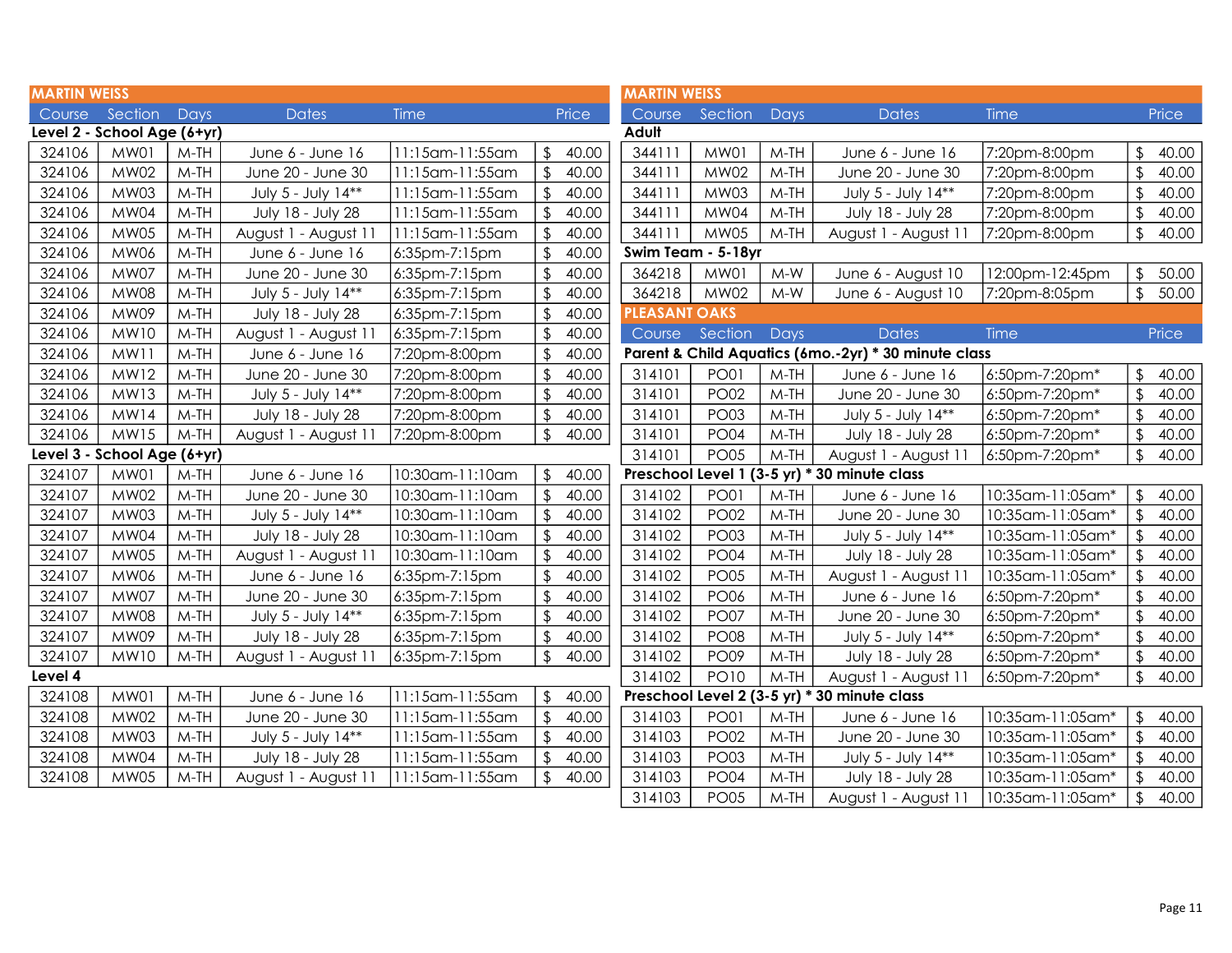| <b>PLEASANT OAKS</b> |                             |        |                      |                 |                         |       | <b>PLEASANT OAKS</b>        |             |        |                      |                 |                         |       |
|----------------------|-----------------------------|--------|----------------------|-----------------|-------------------------|-------|-----------------------------|-------------|--------|----------------------|-----------------|-------------------------|-------|
|                      | Course Section Days         |        | <b>Dates</b>         | <b>Time</b>     |                         | Price | Course                      | Section     | Days   | <b>Dates</b>         | <b>Time</b>     |                         | Price |
|                      | Level 1 - School Age (6+yr) |        |                      |                 |                         |       | Level 3 - School Age (6+yr) |             |        |                      |                 |                         |       |
| 324105               | <b>PO01</b>                 | $M-TH$ | June 6 - June 16     | 11:20am-12:00pm | \$                      | 40.00 | 324107                      | <b>PO01</b> | $M-TH$ | June 6 - June 16     | 10:35am-11:15am | $\sqrt[6]{\frac{1}{2}}$ | 40.00 |
| 324105               | <b>PO02</b>                 | $M-TH$ | June 20 - June 30    | 11:20am-12:00pm | \$                      | 40.00 | 324107                      | <b>PO02</b> | $M-TH$ | June 20 - June 30    | 10:35am-11:15am | \$                      | 40.00 |
| 324105               | <b>PO03</b>                 | $M-TH$ | July 5 - July 14**   | 11:20am-12:00pm | $\mathfrak{L}$          | 40.00 | 324107                      | <b>PO03</b> | $M-TH$ | July 5 - July 14**   | 10:35am-11:15am | $\mathfrak{z}$          | 40.00 |
| 324105               | <b>PO04</b>                 | $M-TH$ | July 18 - July 28    | 11:20am-12:00pm | $\mathfrak{L}$          | 40.00 | 324107                      | <b>PO04</b> | $M-TH$ | July 18 - July 28    | 10:35am-11:15am |                         | 40.00 |
| 324105               | <b>PO05</b>                 | $M-TH$ | August 1 - August 11 | 11:20am-12:00pm | $\mathfrak{L}$          | 40.00 | 324107                      | <b>PO05</b> | $M-TH$ | August 1 - August 11 | 10:35am-11:15am |                         | 40.00 |
| 324105               | <b>PO06</b>                 | $M-TH$ | June 6 - June 16     | 7:25pm-8:05pm   | $\sqrt[6]{\frac{1}{2}}$ | 40.00 | 324107                      | <b>PO06</b> | $M-TH$ | June 6 - June 16     | 11:20am-12:00pm | $\mathfrak{L}$          | 40.00 |
| 324105               | <b>PO07</b>                 | $M-TH$ | June 20 - June 30    | 7:25pm-8:05pm   | $\sqrt[6]{\frac{1}{2}}$ | 40.00 | 324107                      | <b>PO07</b> | $M-TH$ | June 20 - June 30    | 11:20am-12:00pm | $\mathfrak{D}$          | 40.00 |
| 324105               | <b>PO08</b>                 | $M-TH$ | July 5 - July 14**   | 7:25pm-8:05pm   | $\mathfrak{L}$          | 40.00 | 324107                      | <b>PO08</b> | $M-TH$ | July 5 - July 14**   | 11:20am-12:00pm |                         | 40.00 |
| 324105               | <b>PO09</b>                 | $M-TH$ | July 18 - July 28    | 7:25pm-8:05pm   |                         | 40.00 | 324107                      | <b>PO09</b> | $M-TH$ | July 18 - July 28    | 11:20am-12:00pm | $\mathfrak{L}$          | 40.00 |
| 324105               | <b>PO10</b>                 | $M-TH$ | August 1 - August 11 | 7:25pm-8:05pm   | \$                      | 40.00 | 324107                      | <b>PO10</b> | $M-TH$ | August 1 - August 11 | 11:20am-12:00pm | \$                      | 40.00 |
|                      | Level 2 - School Age (6+yr) |        |                      |                 |                         |       | 324107                      | <b>PO11</b> | $M-TH$ | June 6 - June 16     | 8:10pm-8:50pm   | $\sqrt{2}$              | 40.00 |
| 324106               | <b>PO01</b>                 | $M-TH$ | June 6 - June 16     | 12:05pm-12:45pm | $\sqrt[6]{\frac{1}{2}}$ | 40.00 | 324107                      | <b>PO12</b> | $M-TH$ | June 20 - June 30    | 8:10pm-8:50pm   | $\sqrt{2}$              | 40.00 |
| 324106               | <b>PO02</b>                 | $M-TH$ | June 20 - June 30    | 12:05pm-12:45pm | $\mathfrak{L}$          | 40.00 | 324107                      | <b>PO13</b> | $M-TH$ | July 5 - July 14**   | 8:10pm-8:50pm   | $\frac{1}{2}$           | 40.00 |
| 324106               | <b>PO03</b>                 | $M-TH$ | July 5 - July 14**   | 12:05pm-12:45pm |                         | 40.00 | 324107                      | <b>PO14</b> | $M-TH$ | July 18 - July 28    | 8:10pm-8:50pm   | $\sqrt{2}$              | 40.00 |
| 324106               | <b>PO04</b>                 | $M-TH$ | July 18 - July 28    | 12:05pm-12:45pm | $\sqrt[6]{\frac{1}{2}}$ | 40.00 | 324107                      | <b>PO15</b> | $M-TH$ | August 1 - August 11 | 8:10pm-8:50pm   | $\sqrt[6]{\frac{1}{2}}$ | 40.00 |
| 324106               | <b>PO05</b>                 | $M-TH$ | August 1 - August 11 | 12:05pm-12:45pm | $\mathfrak{L}$          | 40.00 | Level 4                     |             |        |                      |                 |                         |       |
| 324106               | <b>PO06</b>                 | $M-TH$ | June 6 - June 16     | 7:25pm-8:05pm   |                         | 40.00 | 324108                      | <b>PO01</b> | $M-TH$ | June 6 - June 16     | 12:05pm-12:45pm | \$                      | 40.00 |
| 324106               | <b>PO07</b>                 | $M-TH$ | June 20 - June 30    | 7:25pm-8:05pm   | $\sqrt{2}$              | 40.00 | 324108                      | <b>PO02</b> | $M-TH$ | June 20 - June 30    | 12:05pm-12:45pm | \$                      | 40.00 |
| 324106               | <b>PO08</b>                 | $M-TH$ | July 5 - July 14**   | 7:25pm-8:05pm   | $\mathfrak{L}$          | 40.00 | 324108                      | <b>PO03</b> | $M-TH$ | July 5 - July 14**   | 12:05pm-12:45pm | $\sqrt{2}$              | 40.00 |
| 324106               | <b>PO09</b>                 | $M-TH$ | July 18 - July 28    | 7:25pm-8:05pm   | $\sqrt{2}$              | 40.00 | 324108                      | <b>PO04</b> | $M-TH$ | July 18 - July 28    | 12:05pm-12:45pm |                         | 40.00 |
| 324106               | <b>PO10</b>                 | M-TH   | August 1 - August 11 | 7:25pm-8:05pm   | \$                      | 40.00 | 324108                      | <b>PO05</b> | $M-TH$ | August 1 - August 11 | 12:05pm-12:45pm | $\mathfrak{L}$          | 40.00 |
|                      |                             |        |                      |                 |                         |       | 324108                      | <b>PO06</b> | $M-TH$ | June 6 - June 16     | 8:10pm-8:50pm   | $\mathfrak{D}$          | 40.00 |
|                      |                             |        |                      |                 |                         |       | 324108                      | <b>PO07</b> | $M-TH$ | June 20 - June 30    | 8:10pm-8:50pm   | $\sqrt{2}$              | 40.00 |
|                      |                             |        |                      |                 |                         |       | 324108                      | <b>PO08</b> | $M-TH$ | July 5 - July 14**   | 8:10pm-8:50pm   | $\mathfrak{z}$          | 40.00 |
|                      |                             |        |                      |                 |                         |       | 324108                      | <b>PO09</b> | $M-TH$ | July 18 - July 28    | 8:10pm-8:50pm   | $\sqrt{2}$              | 40.00 |
|                      |                             |        |                      |                 |                         |       | 324108                      | <b>PO10</b> | $M-TH$ | August 1 - August 11 | 8:10pm-8:50pm   | \$                      | 40.00 |
|                      |                             |        |                      |                 |                         |       | Level 5                     |             |        |                      |                 |                         |       |
|                      |                             |        |                      |                 |                         |       | 324109                      | <b>PO01</b> | $M-TH$ | June 6 - June 16     | 8:10pm-8:50pm   | \$                      | 40.00 |
|                      |                             |        |                      |                 |                         |       | 324109                      | <b>PO02</b> | $M-TH$ | June 20 - June 30    | 8:10pm-8:50pm   | $\sqrt[6]{\frac{1}{2}}$ | 40.00 |

Swim Team - 5-18yr

M-TH | August 1 - August 11 | 8:10pm-8:50pm | \$ 40.00

 $324109$  PO03 M-TH July 5 - July 14\*\* 8:10pm-8:50pm \$40.00 324109 PO04 M-TH July 18 - July 28 8:10pm-8:50pm \$ 40.00<br>324109 PO05 M-TH August 1 - August 11 8:10pm-8:50pm \$ 40.00

364218 PO01 T-Th June 7 - Aug 11 6:00pm-6:45pm \$ 50.00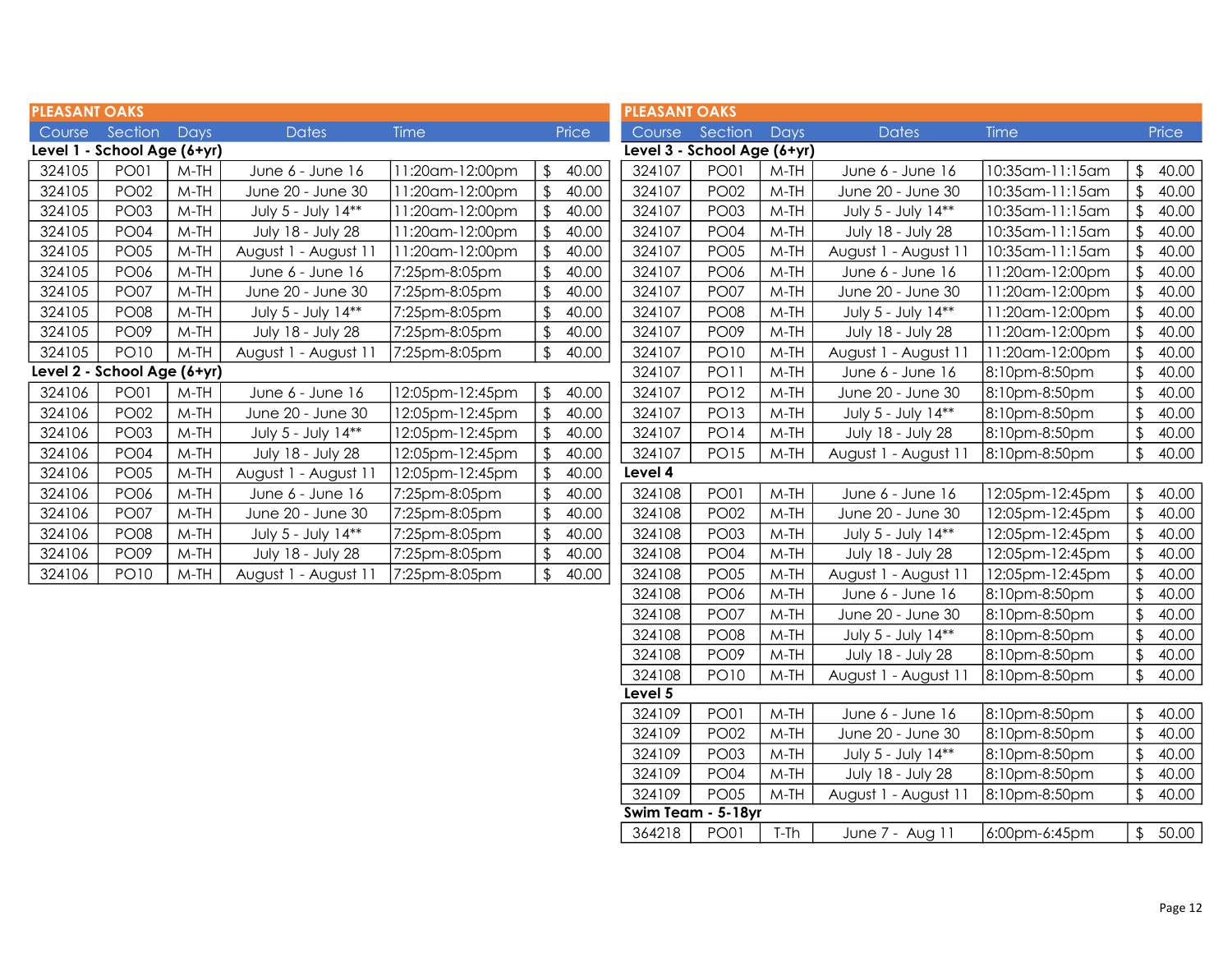| <b>SAMUELL GRAND</b>                                 |                             |        |                                              |                 |                         | <b>SAMUELL GRAND</b> |                             |             |        |                      |                 |                         |       |
|------------------------------------------------------|-----------------------------|--------|----------------------------------------------|-----------------|-------------------------|----------------------|-----------------------------|-------------|--------|----------------------|-----------------|-------------------------|-------|
| Course                                               | Section                     | Days   | <b>Dates</b>                                 | <b>Time</b>     |                         | Price                | Course                      | Section     | Days   | <b>Dates</b>         | Time            |                         | Price |
| Parent & Child Aquatics (6mo.-2yr) * 30 minute class |                             |        |                                              |                 |                         |                      | Level 3 - School Age (6+yr) |             |        |                      |                 |                         |       |
| 314101                                               | <b>SG01</b>                 | $M-TH$ | June 6 - June 16                             | 9:25am-9:55am*  | $\frac{1}{2}$           | 40.00                | 324107                      | <b>SG01</b> | $M-TH$ | June 6 - June 16     | 10:00am-10:40am | \$                      | 40.00 |
| 314101                                               | SG02                        | $M-TH$ | June 20 - June 30                            | 9:25am-9:55am*  | \$                      | 40.00                | 324107                      | SG02        | $M-TH$ | June 20 - June 30    | 10:00am-10:40am | $\sqrt{2}$              | 40.00 |
| 314101                                               | <b>SG03</b>                 | $M-TH$ | July 5 - July 14**                           | 9:25am-9:55am*  | \$                      | 40.00                | 324107                      | <b>SG03</b> | $M-TH$ | July 5 - July 14**   | 10:00am-10:40am | $\mathfrak{D}$          | 40.00 |
| 314101                                               | SG04                        | $M-TH$ | July 18 - July 28                            | 9:25am-9:55am*  | $\mathfrak{L}$          | 40.00                | 324107                      | SG04        | $M-TH$ | July 18 - July 28    | 10:00am-10:40am | $\mathfrak{D}$          | 40.00 |
| 314101                                               | <b>SG05</b>                 | $M-TH$ | August 1 - August 1                          | 9:25am-9:55am*  | \$                      | 40.00                | 324107                      | <b>SG05</b> | $M-TH$ | August 1 - August 11 | 10:00am-10:40am | $\sqrt[6]{\frac{1}{2}}$ | 40.00 |
|                                                      |                             |        | Preschool Level 1 (3-5 yr) * 30 minute class |                 |                         |                      | Level 4                     |             |        |                      |                 |                         |       |
| 314102                                               | <b>SG01</b>                 | $M-TH$ | June 6 - June 16                             | 9:25am-9:55am*  | $\mathfrak{L}$          | 40.00                | 324108                      | SG01        | $M-TH$ | June 6 - June 16     | 10:45am-11:25am | \$                      | 40.00 |
| 314102                                               | SG02                        | $M-TH$ | June 20 - June 30                            | 9:25am-9:55am*  | $\sqrt[6]{\frac{1}{2}}$ | 40.00                | 324108                      | SG02        | $M-TH$ | June 20 - June 30    | 10:45am-11:25am | $\sqrt[6]{\frac{1}{2}}$ | 40.00 |
| 314102                                               | SG03                        | $M-TH$ | July 5 - July 14**                           | 9:25am-9:55am*  | $\sqrt{2}$              | 40.00                | 324108                      | SG03        | $M-TH$ | July 5 - July 14**   | 10:45am-11:25am | $\sqrt{2}$              | 40.00 |
| 314102                                               | <b>SG04</b>                 | $M-TH$ | July 18 - July 28                            | 9:25am-9:55am*  | \$                      | 40.00                | 324108                      | <b>SG04</b> | $M-TH$ | July 18 - July 28    | 10:45am-11:25am | $\mathfrak{D}$          | 40.00 |
| 314102                                               | SG05                        | $M-TH$ | August 1 - August 11                         | 9:25am-9:55am*  | \$                      | 40.00                | 324108                      | SG05        | $M-TH$ | August 1 - August 11 | 10:45am-11:25am | $\mathfrak{P}$          | 40.00 |
| Preschool Level 2 (3-5 yr) * 30 minute class         |                             |        |                                              |                 |                         | Level 5              |                             |             |        |                      |                 |                         |       |
| 314103                                               | <b>SG01</b>                 | $M-TH$ | June 6 - June 16                             | 9:25am-9:55am*  | $\sqrt[6]{\frac{1}{2}}$ | 40.00                | 324109                      | SG01        | $M-TH$ | June 6 - June 16     | 10:45am-11:25am | \$                      | 40.00 |
| 314103                                               | SG02                        | $M-TH$ | June 20 - June 30                            | 9:25am-9:55am*  | $\mathfrak{L}$          | 40.00                | 324109                      | <b>SG02</b> | $M-TH$ | June 20 - June 30    | 10:45am-11:25am | $\sqrt{2}$              | 40.00 |
| 314103                                               | SG03                        | $M-TH$ | July 5 - July 14**                           | 9:25am-9:55am*  | $\sqrt[6]{\frac{1}{2}}$ | 40.00                | 324109                      | <b>SG03</b> | $M-TH$ | July 5 - July 14**   | 10:45am-11:25am | $\sqrt[6]{\frac{1}{2}}$ | 40.00 |
| 314103                                               | SG04                        | $M-TH$ | July 18 - July 28                            | 9:25am-9:55am*  | \$                      | 40.00                | 324109                      | SG04        | $M-TH$ | July 18 - July 28    | 10:45am-11:25am | $\mathfrak{D}$          | 40.00 |
| 314103                                               | <b>SG05</b>                 | $M-TH$ | August 1 - August 1                          | 9:25am-9:55am*  | $\frac{1}{2}$           | 40.00                | 324109                      | <b>SG05</b> | $M-TH$ | August 1 - August 11 | 10:45am-11:25am | $\sqrt[6]{\frac{1}{2}}$ | 40.00 |
|                                                      | Level 1 - School Age (6+yr) |        |                                              |                 |                         |                      | Adult                       |             |        |                      |                 |                         |       |
| 324105                                               | <b>SG01</b>                 | $M-TH$ | June 6 - June 16                             | 10:00am-10:40am |                         | \$40.00              | 344111                      | SG01        | $M-TH$ | June 6 - June 16     | 10:45am-11:25am | $\mathfrak{L}$          | 40.00 |
| 324105                                               | <b>SG02</b>                 | $M-TH$ | June 20 - June 30                            | 10:00am-10:40am | $\mathfrak{L}$          | 40.00                | 344111                      | <b>SG02</b> | $M-TH$ | June 20 - June 30    | 10:45am-11:25am | $\mathfrak{D}$          | 40.00 |
| 324105                                               | <b>SG03</b>                 | $M-TH$ | July 5 - July 14**                           | 10:00am-10:40am | $\sqrt{2}$              | 40.00                | 344111                      | SG03        | $M-TH$ | July 5 - July 14**   | 10:45am-11:25am | $\sqrt[6]{\frac{1}{2}}$ | 40.00 |
| 324105                                               | SG04                        | $M-TH$ | July 18 - July 28                            | 10:00am-10:40am | \$                      | 40.00                | 344111                      | SG04        | $M-TH$ | July 18 - July 28    | 10:45am-11:25am | $\sqrt[6]{\frac{1}{2}}$ | 40.00 |
| 324105                                               | <b>SG05</b>                 | $M-TH$ | August 1 - August 11                         | 10:00am-10:40am | \$                      | 40.00                | 344111                      | <b>SG05</b> | $M-TH$ | August 1 - August 11 | 10:45am-11:25am | $\sqrt[6]{\frac{1}{2}}$ | 40.00 |
| Level 2 - School Age (6+yr)                          |                             |        |                                              |                 |                         | Swim Team - 5-18yr   |                             |             |        |                      |                 |                         |       |
| 324106                                               | <b>SG01</b>                 | $M-TH$ | June 6 - June 16                             | 10:00am-10:40am | $\mathcal{L}$           | 40.00                | 364218                      | <b>SG01</b> | $M-W$  | June 6 - August 10   | 1:30am-12:15pm  | $\mathfrak{L}$          | 50.00 |
| 324106                                               | SG02                        | $M-TH$ | June 20 - June 30                            | 10:00am-10:40am | \$                      | 40.00                |                             |             |        |                      |                 |                         |       |
| 324106                                               | <b>SG03</b>                 | $M-TH$ | July 5 - July 14**                           | 10:00am-10:40am | $\mathfrak{L}$          | 40.00                |                             |             |        |                      |                 |                         |       |
| 324106                                               | SG04                        | $M-TH$ | July 18 - July 28                            | 10:00am-10:40am | $\sqrt{2}$              | 40.00                |                             |             |        |                      |                 |                         |       |
| 324106                                               | <b>SG05</b>                 | $M-TH$ | August 1 - August 1                          | 10:00am-10:40am | \$                      | 40.00                |                             |             |        |                      |                 |                         |       |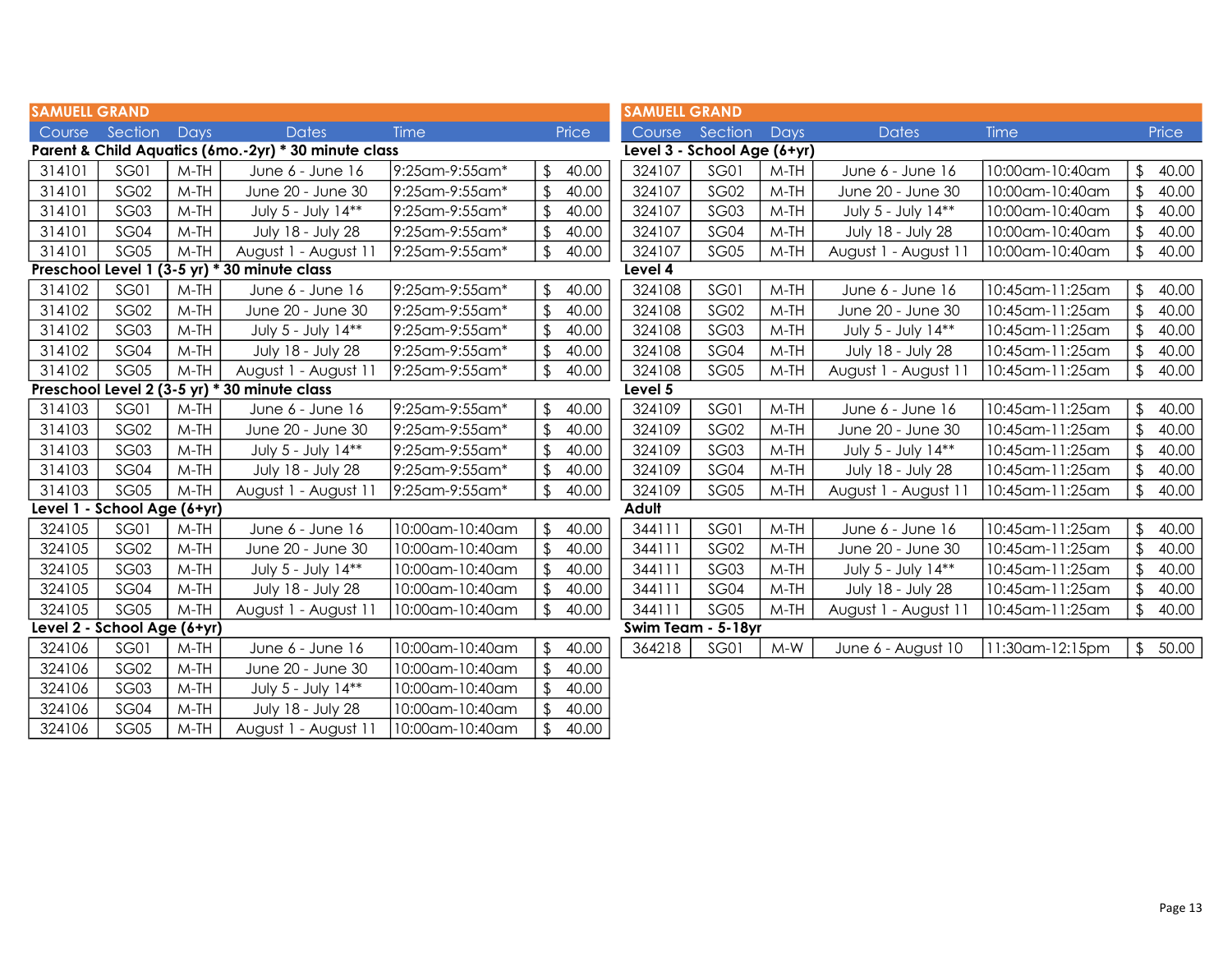| <b>TIETZE</b>                                        |             |        |                                              |                | <b>TIETZE</b>           |                             |                             |        |                      |                 |                         |       |
|------------------------------------------------------|-------------|--------|----------------------------------------------|----------------|-------------------------|-----------------------------|-----------------------------|--------|----------------------|-----------------|-------------------------|-------|
| Course                                               | Section     | Days   | <b>Dates</b>                                 | <b>Time</b>    | Price                   | Course                      | Section                     | Days   | <b>Dates</b>         | Time            |                         | Price |
| Parent & Child Aquatics (6mo.-2yr) * 30 minute class |             |        |                                              |                |                         | Level 1 - School Age (6+yr) |                             |        |                      |                 |                         |       |
| 314101                                               | TZO1        | $M-TH$ | June 6 - June 16                             | 8:40am-9:10am* | \$<br>40.00             | 324105                      | TZ01                        | $M-TH$ | June 6 - June 16     | 9:15am-9:55am   | \$                      | 40.00 |
| 314101                                               | <b>TZ02</b> | $M-TH$ | June 20 - June 30                            | 8:40am-9:10am* | 40.00                   | 324105                      | <b>TZ02</b>                 | $M-TH$ | June 20 - June 30    | 9:15am-9:55am   |                         | 40.00 |
| 314101                                               | <b>TZ03</b> | $M-TH$ | July 5 - July 14**                           | 8:40am-9:10am* | 40.00<br>\$             | 324105                      | <b>TZ03</b>                 | $M-TH$ | July 5 - July 14**   | 9:15am-9:55am   | \$                      | 40.00 |
| 314101                                               | <b>TZ04</b> | $M-TH$ | July 18 - July 28                            | 8:40am-9:10am* | \$<br>40.00             | 324105                      | <b>TZ04</b>                 | $M-TH$ | July 18 - July 28    | 9:15am-9:55am   | $\sqrt{2}$              | 40.00 |
| 314101                                               | <b>TZ05</b> | $M-TH$ | August 1 - August 11                         | 8:40am-9:10am* | 40.00                   | 324105                      | <b>TZ05</b>                 | $M-TH$ | August 1 - August 11 | 9:15am-9:55am   | \$                      | 40.00 |
| 314101                                               | <b>TZ06</b> | $M-TH$ | June 6 - June 16                             | 7:00pm-7:30pm* | \$<br>40.00             | 324105                      | TZ06                        | $M-TH$ | June 6 - June 16     | 7:35pm-8:15pm   | $\sqrt{2}$              | 40.00 |
| 314101                                               | TZO7        | $M-TH$ | June 20 - June 30                            | 7:00pm-7:30pm* | 40.00                   | 324105                      | TZ <sub>07</sub>            | $M-TH$ | June 20 - June 30    | 7:35pm-8:15pm   | \$                      | 40.00 |
| 314101                                               | <b>TZ08</b> | $M-TH$ | July 5 - July 14**                           | 7:00pm-7:30pm* | $\mathfrak{L}$<br>40.00 | 324105                      | <b>TZ08</b>                 | $M-TH$ | July 5 - July 14**   | 7:35pm-8:15pm   | $\mathfrak{L}$          | 40.00 |
| 314101                                               | <b>TZ09</b> | $M-TH$ | July 18 - July 28                            | 7:00pm-7:30pm* | 40.00                   | 324105                      | <b>TZ09</b>                 | $M-TH$ | July 18 - July 28    | 7:35pm-8:15pm   |                         | 40.00 |
| 314101                                               | <b>TZ10</b> | $M-TH$ | August 1 - August 11                         | 7:00pm-7:30pm* | \$<br>40.00             | 324105                      | TZ10                        | M-TH   | August 1 - August 11 | 7:35pm-8:15pm   | $\mathfrak{L}$          | 40.00 |
|                                                      |             |        | Preschool Level 1 (3-5 yr) * 30 minute class |                |                         |                             | Level 2 - School Age (6+yr) |        |                      |                 |                         |       |
| 314102                                               | TZO1        | $M-TH$ | June 6 - June 16                             | 8:40am-9:10am* | \$<br>40.00             | 324106                      | TZO1                        | $M-TH$ | June 6 - June 16     | 10:00am-10:40am | \$                      | 40.00 |
| 314102                                               | <b>TZ02</b> | $M-TH$ | June 20 - June 30                            | 8:40am-9:10am* | 40.00<br>\$             | 324106                      | <b>TZ02</b>                 | $M-TH$ | June 20 - June 30    | 10:00am-10:40am |                         | 40.00 |
| 314102                                               | <b>TZ03</b> | $M-TH$ | July 5 - July 14**                           | 8:40am-9:10am* | \$<br>40.00             | 324106                      | TZ03                        | $M-TH$ | July 5 - July 14**   | 10:00am-10:40am |                         | 40.00 |
| 314102                                               | <b>TZ04</b> | $M-TH$ | July 18 - July 28                            | 8:40am-9:10am* | \$<br>40.00             | 324106                      | <b>TZ04</b>                 | $M-TH$ | July 18 - July 28    | 10:00am-10:40am | $\mathcal{L}$           | 40.00 |
| 314102                                               | <b>TZ05</b> | $M-TH$ | August 1 - August 11                         | 8:40am-9:10am* | $\mathfrak{L}$<br>40.00 | 324106                      | <b>TZ05</b>                 | $M-TH$ | August 1 - August 11 | 10:00am-10:40am | \$                      | 40.00 |
| 314102                                               | <b>TZ06</b> | $M-TH$ | June 6 - June 16                             | 7:00pm-7:30pm* | 40.00                   | 324106                      | TZ06                        | $M-TH$ | June 6 - June 16     | 7:35pm-8:15pm   |                         | 40.00 |
| 314102                                               | <b>TZ07</b> | $M-TH$ | June 20 - June 30                            | 7:00pm-7:30pm* | 40.00                   | 324106                      | <b>TZ07</b>                 | $M-TH$ | June 20 - June 30    | 7:35pm-8:15pm   |                         | 40.00 |
| 314102                                               | <b>TZ08</b> | $M-TH$ | July 5 - July 14**                           | 7:00pm-7:30pm* | $\sqrt[6]{2}$<br>40.00  | 324106                      | <b>TZ08</b>                 | $M-TH$ | July 5 - July 14**   | 7:35pm-8:15pm   | $\sqrt{2}$              | 40.00 |
| 314102                                               | <b>TZ09</b> | $M-TH$ | July 18 - July 28                            | 7:00pm-7:30pm* | 40.00                   | 324106                      | TZ09                        | $M-TH$ | July 18 - July 28    | 7:35pm-8:15pm   | $\mathfrak{L}$          | 40.00 |
| 314102                                               | <b>TZ10</b> | $M-TH$ | August 1 - August 11                         | 7:00pm-7:30pm* | \$<br>40.00             | 324106                      | <b>TZ10</b>                 | $M-TH$ | August 1 - August 11 | 7:35pm-8:15pm   | $\mathfrak{L}$          | 40.00 |
|                                                      |             |        | Preschool Level 2 (3-5 yr) * 30 minute class |                |                         |                             | Level 3 - School Age (6+yr) |        |                      |                 |                         |       |
| 314103                                               | TZO1        | $M-TH$ | June 6 - June 16                             | 9:15am-9:45am* | 40.00<br>\$             | 324107                      | TZO1                        | $M-TH$ | June 6 - June 16     | 10:45am-11:25am |                         | 40.00 |
| 314103                                               | <b>TZ02</b> | $M-TH$ | June 20 - June 30                            | 9:15am-9:45am* | \$<br>40.00             | 324107                      | TZ02                        | $M-TH$ | June 20 - June 30    | 10:45am-11:25am | $\mathfrak{L}$          | 40.00 |
| 314103                                               | <b>TZ03</b> | $M-TH$ | July 5 - July 14**                           | 9:15am-9:45am* | 40.00                   | 324107                      | TZ03                        | $M-TH$ | July 5 - July 14**   | 10:45am-11:25am | \$                      | 40.00 |
| 314103                                               | <b>TZ04</b> | $M-TH$ | July 18 - July 28                            | 9:15am-9:45am* | \$<br>40.00             | 324107                      | <b>TZ04</b>                 | $M-TH$ | July 18 - July 28    | 10:45am-11:25am |                         | 40.00 |
| 314103                                               | <b>TZ05</b> | $M-TH$ | August 1 - August 11                         | 9:15am-9:45am* | 40.00<br>\$             | 324107                      | <b>TZ05</b>                 | $M-TH$ | August 1 - August 11 | 10:45am-11:25am |                         | 40.00 |
|                                                      |             |        |                                              |                |                         | 324107                      | <b>TZ06</b>                 | $M-TH$ | June 6 - June 16     | 8:20pm-9:00pm   | $\mathfrak{L}$          | 40.00 |
|                                                      |             |        |                                              |                |                         | 324107                      | <b>TZ07</b>                 | $M-TH$ | June 20 - June 30    | 8:20pm-9:00pm   | \$                      | 40.00 |
|                                                      |             |        |                                              |                |                         | 324107                      | <b>TZ08</b>                 | $M-TH$ | July 5 - July 14**   | 8:20pm-9:00pm   | $\mathfrak{L}$          | 40.00 |
|                                                      |             |        |                                              |                |                         | 324107                      | <b>TZ09</b>                 | $M-TH$ | July 18 - July 28    | 8:20pm-9:00pm   | $\sqrt[4]{\frac{1}{2}}$ | 40.00 |

324107 TZ10 M-TH August 1 - August 11 8:20pm-9:00pm \$ 40.00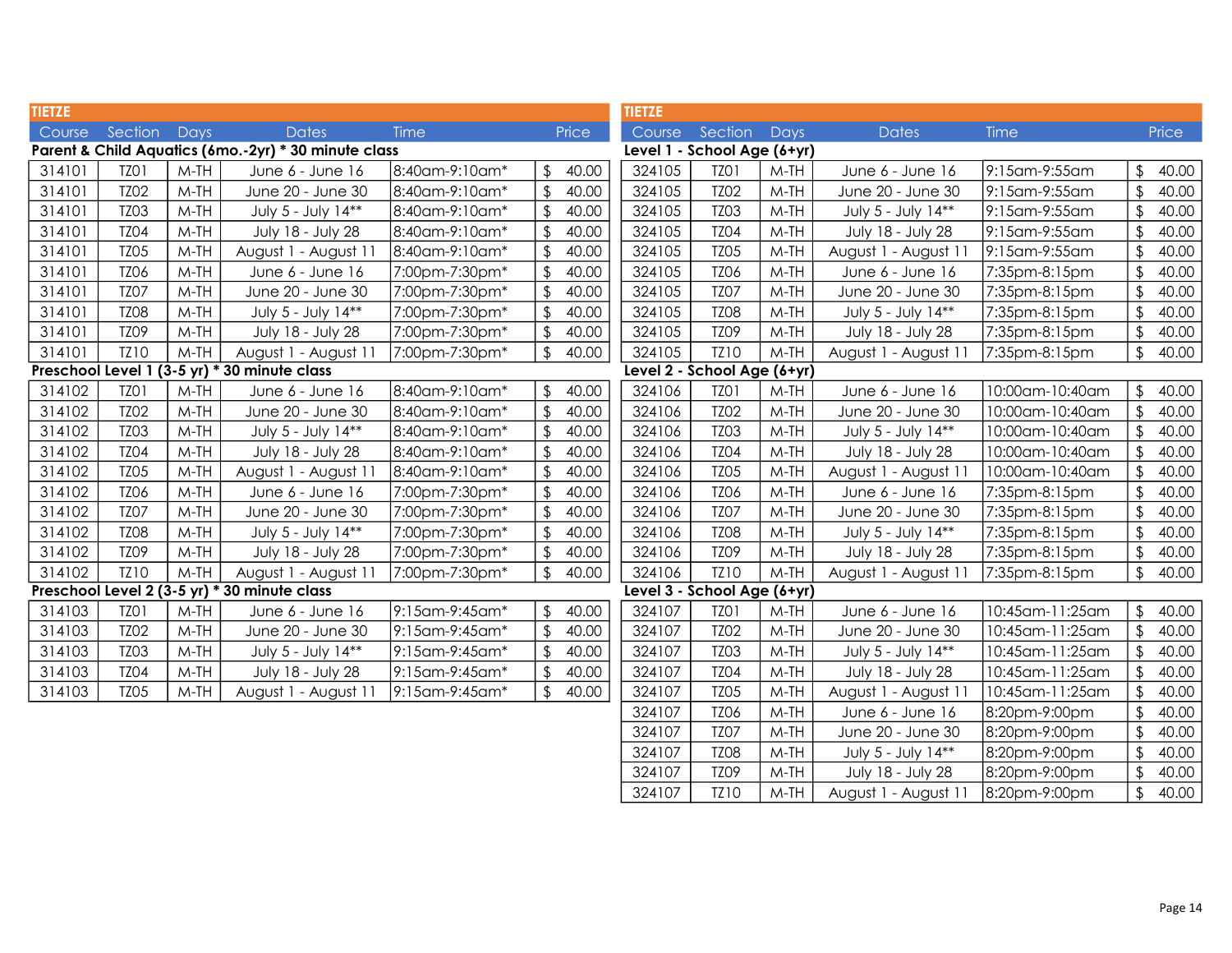| <b>TIETZE</b>       |                             |             |                      |                 |                         | <b>WALNUT HILL</b>                           |                             |                |            |                                              |                  |                         |       |
|---------------------|-----------------------------|-------------|----------------------|-----------------|-------------------------|----------------------------------------------|-----------------------------|----------------|------------|----------------------------------------------|------------------|-------------------------|-------|
| Course              | Section                     | Days        | <b>Dates</b>         | Time            |                         | Price                                        | Course                      | Section        | Days       | <b>Dates</b>                                 | Time             |                         | Price |
| Level 4             |                             |             |                      |                 |                         | Preschool Level 1 (3-5 yr) * 30 minute class |                             |                |            |                                              |                  |                         |       |
| 324108              | TZO1                        | $M-TH$      | June 6 - June 16     | 10:00am-10:40am | \$                      | 40.00                                        | 314102                      | WH01           | $M-TH$     | June 6 - June 16                             | 9:55am -10:25am* | \$                      | 40.00 |
| 324108              | <b>TZ02</b>                 | $M-TH$      | June 20 - June 30    | 10:00am-10:40am | $\frac{1}{2}$           | 40.00                                        | 314102                      | WH02           | $M-TH$     | June 20 - June 30                            | 9:55am -10:25am* | $\sqrt[6]{\frac{1}{2}}$ | 40.00 |
| 324108              | <b>TZ03</b>                 | $M-TH$      | July 5 - July 14**   | 10:00am-10:40am | \$                      | 40.00                                        | 314102                      | WH03           | $M-TH$     | July 5 - July 14**                           | 9:55am -10:25am* | $\sqrt[4]{\frac{1}{2}}$ | 40.00 |
| 324108              | <b>TZ04</b>                 | $M-TH$      | July 18 - July 28    | 10:00am-10:40am | \$                      | 40.00                                        | 314102                      | WH04           | M/W        | July 18 - Aug 10                             | 9:55am -10:25am* | $\mathfrak{D}$          | 40.00 |
| 324108              | <b>TZ05</b>                 | $M-TH$      | August 1 - August 11 | 10:00am-10:40am | \$                      | 40.00                                        | 314102                      | WH05           | T/TH       | July 19 - Aug 11                             | 9:55am -10:25am* | $\sqrt{2}$              | 40.00 |
| 324108              | TZ06                        | $M-TH$      | June 6 - June 16     | 8:20pm-9:00pm   | $\sqrt[6]{2}$           | 40.00                                        | 314102                      | WH06           | $M-TH$     | June 6 - June 16                             | 6:00pm-6:30pm*   | $\sqrt[6]{\frac{1}{2}}$ | 40.00 |
| 324108              | <b>TZ07</b>                 | $M-TH$      | June 20 - June 30    | 8:20pm-9:00pm   | $\sqrt[6]{\frac{1}{2}}$ | 40.00                                        | 314102                      | WH07           | $M-TH$     | June 20 - June 30                            | 6:00pm-6:30pm*   | $\sqrt[4]{\frac{1}{2}}$ | 40.00 |
| 324108              | <b>TZ08</b>                 | $M-TH$      | July 5 - July 14**   | 8:20pm-9:00pm   | $\mathfrak{L}$          | 40.00                                        | 314102                      | <b>WH08</b>    | $M-TH$     | July 5 - July 14**                           | 6:00pm-6:30pm*   | $\sqrt{2}$              | 40.00 |
| 324108              | <b>TZ09</b>                 | $M-TH$      | July 18 - July 28    | 8:20pm-9:00pm   | $\sqrt[6]{\frac{1}{2}}$ | 40.00                                        | 314102                      | WH09           | M/W        | July 18 - Aug 10                             | 6:00pm-6:30pm*   | $\sqrt[6]{\frac{1}{2}}$ | 40.00 |
| 324108              | TZ10                        | $M-TH$      | August 1 - August 11 | 8:20pm-9:00pm   | $\frac{1}{2}$           | 40.00                                        | 314102                      | WH10           | T/TH       | July 19 - Aug 11                             | 6:00pm-6:30pm*   | $\sqrt[6]{\frac{1}{2}}$ | 40.00 |
| Level 5             |                             |             |                      |                 |                         |                                              |                             |                |            | Preschool Level 2 (3-5 yr) * 30 minute class |                  |                         |       |
| 324109              | TZO1                        | $M-TH$      | June 6 - June 16     | 10:45am-11:25am | $\frac{1}{2}$           | 40.00                                        | 314103                      | WH01           | M-TH       | June 6 - June 16                             | 9:55am -10:25am* | \$                      | 40.00 |
| 324109              | <b>TZ02</b>                 | $M-TH$      | June 20 - June 30    | 10:45am-11:25am | \$                      | 40.00                                        | 314103                      | WH02           | $M-TH$     | June 20 - June 30                            | 9:55am -10:25am* | $\sqrt[6]{\frac{1}{2}}$ | 40.00 |
| 324109              | <b>TZ03</b>                 | $M-TH$      | July 5 - July 14**   | 10:45am-11:25am | \$                      | 40.00                                        | 314103                      | WH03           | $M-TH$     | July 5 - July 14**                           | 9:55am -10:25am* | $\sqrt[6]{\frac{1}{2}}$ | 40.00 |
| 324109              | <b>TZ04</b>                 | $M-TH$      | July 18 - July 28    | 10:45am-11:25am | \$                      | 40.00                                        | 314103                      | WH04           | M/W        | July 18 - Aug 10                             | 9:55am -10:25am* | $\sqrt[4]{\frac{1}{2}}$ | 40.00 |
| 324109              | <b>TZ05</b>                 | $M-TH$      | August 1 - August 11 | 10:45am-11:25am | $\mathfrak{L}$          | 40.00                                        | 314103                      | WH05           | T/TH       | July 19 - Aug 11                             | 9:55am -10:25am* | $\mathfrak{D}$          | 40.00 |
| Swim Team - 5-18yr  |                             |             |                      | 314103          | WH06                    | $M-TH$                                       | June 6 - June 16            | 6:00pm-6:30pm* | $\sqrt{2}$ | 40.00                                        |                  |                         |       |
| 364218              | TZO1                        | $M-W$       | June 6 - August 10   | 11:30am-12:15pm |                         | \$50.00                                      | 314103                      | WH07           | $M-TH$     | June 20 - June 30                            | 6:00pm-6:30pm*   | $\sqrt{2}$              | 40.00 |
| <b>TOMMIE ALLEN</b> |                             |             |                      |                 |                         |                                              | 314103                      | <b>WH08</b>    | $M-TH$     | July 5 - July 14**                           | 6:00pm-6:30pm*   | $\sqrt[6]{\frac{1}{2}}$ | 40.00 |
| Course              | Section                     | <b>Days</b> | <b>Dates</b>         | Time            |                         | Price                                        | 314103                      | WH09           | M/W        | July 18 - Aug 10                             | 6:00pm-6:30pm*   | $\mathfrak{L}$          | 40.00 |
|                     | Level 1 - School Age (6+yr) |             |                      |                 |                         |                                              | 314103                      | WH10           | T/TH       | July 19 - Aug 11                             | 6:00pm-6:30pm*   | $\sqrt{2}$              | 40.00 |
| 324105              | <b>TA01</b>                 | $M-TH$      | June 6 - June 16     | 6:00pm-6:40pm   | $\sqrt[6]{\frac{1}{2}}$ | 40.00                                        | Level 1 - School Age (6+yr) |                |            |                                              |                  |                         |       |
| 324105              | <b>TA02</b>                 | $M-TH$      | June 20 - June 30    | 6:00pm-6:40pm   | $\sqrt{2}$              | 40.00                                        | 324105                      | WH01           | $M-TH$     | June 6 - June 16                             | 10:30am-11:10am  | $\sqrt{2}$              | 40.00 |
| 324105              | <b>TA03</b>                 | $M-TH$      | July 5 - July 14**   | 6:00pm-6:40pm   | $\sqrt[6]{\frac{1}{2}}$ | 40.00                                        | 324105                      | WH02           | $M-TH$     | June 20 - June 30                            | 10:30am-11:10am  | $\sqrt[6]{\frac{1}{2}}$ | 40.00 |
| 324105              | <b>TA04</b>                 | M/W         | July 18 - Aug 10     | 6:00pm-6:40pm   | $\frac{1}{2}$           | 40.00                                        | 324105                      | WH03           | $M-TH$     | July 5 - July 14**                           | 10:30am-11:10am  | $\sqrt[6]{}$            | 40.00 |
| 324105              | <b>TA05</b>                 | T/TH        | July 19 - Aug 11     | 6:00pm-6:40pm   | $\frac{1}{2}$           | 40.00                                        | 324105                      | WH04           | M/W        | July 18 - Aug 10                             | 10:30am-11:10am  | $\sqrt{2}$              | 40.00 |
| Adult               |                             |             |                      |                 |                         |                                              | 324105                      | WH05           | T/TH       | July 19 - Aug 11                             | 10:30am-11:10am  | $\sqrt{2}$              | 40.00 |
| 344111              | <b>TA01</b>                 | $M-TH$      | June 6 - June 16     | 6:45pm-7:25pm   | $\mathfrak{L}$          | 40.00                                        | 324105                      | WH06           | $M-TH$     | June 6 - June 16                             | 6:35pm-7:15pm    | $\sqrt{2}$              | 40.00 |
| 344111              | <b>TA02</b>                 | $M-TH$      | June 20 - June 30    | 6:45pm-7:25pm   | \$                      | 40.00                                        | 324105                      | WH07           | $M-TH$     | June 20 - June 30                            | 6:35pm-7:15pm    | $\sqrt[6]{\frac{1}{2}}$ | 40.00 |
| 344111              | <b>TA03</b>                 | $M-TH$      | July 5 - July 14**   | 6:45pm-7:25pm   | \$                      | 40.00                                        | 324105                      | WH08           | $M-TH$     | July 5 - July 14**                           | 6:35pm-7:15pm    | $\sqrt[6]{}$            | 40.00 |
| 344111              | <b>TA04</b>                 | M/W         | July 18 - Aug 10     | 6:45pm-7:25pm   | \$                      | 40.00                                        | 324105                      | WH09           | M/W        | July 18 - Aug 10                             | 6:35pm-7:15pm    | $\sqrt[4]{\frac{1}{2}}$ | 40.00 |
| 344111              | <b>TA05</b>                 | T/TH        | July 19 - Aug 11     | 6:45pm-7:25pm   | \$                      | 40.00                                        | 324105                      | WH10           | T/TH       | July 19 - Aug 11                             | 6:35pm-7:15pm    | $\mathfrak{L}$          | 40.00 |
|                     | Swim Team - 5-18yr          |             |                      |                 |                         |                                              |                             |                |            |                                              |                  |                         |       |
| 364218              | <b>TA01</b>                 | $M-W$       | June 6 - Aug 10      | 6:00pm-6:45pm   |                         | \$50.00                                      |                             |                |            |                                              |                  |                         |       |